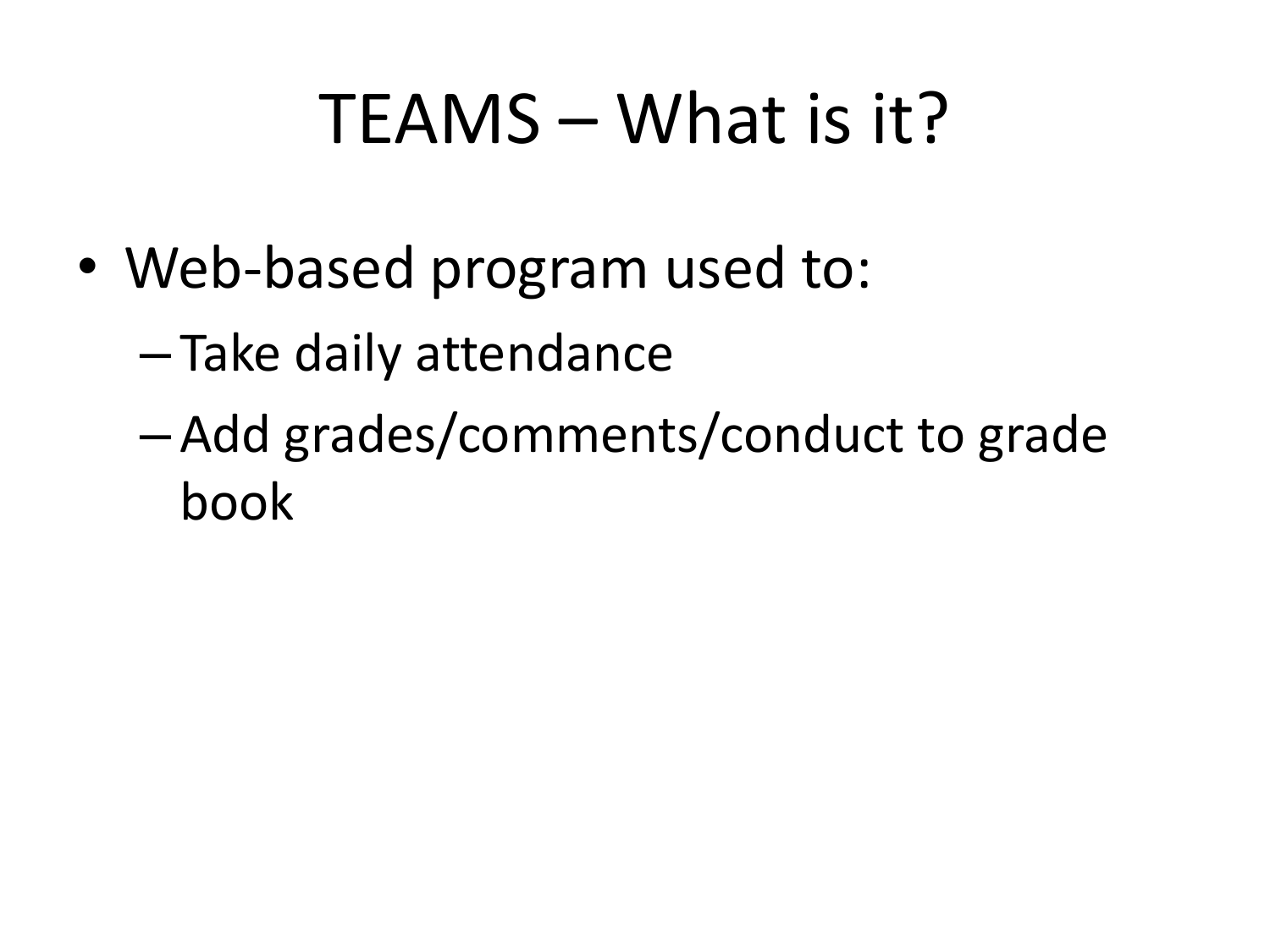# What you will learn in TEAMS

- Set up grading categories
- Add assignments for first grading period
- Taking grades
- Posting to progress report/report cards
- Entering conduct and comments
- Finalizing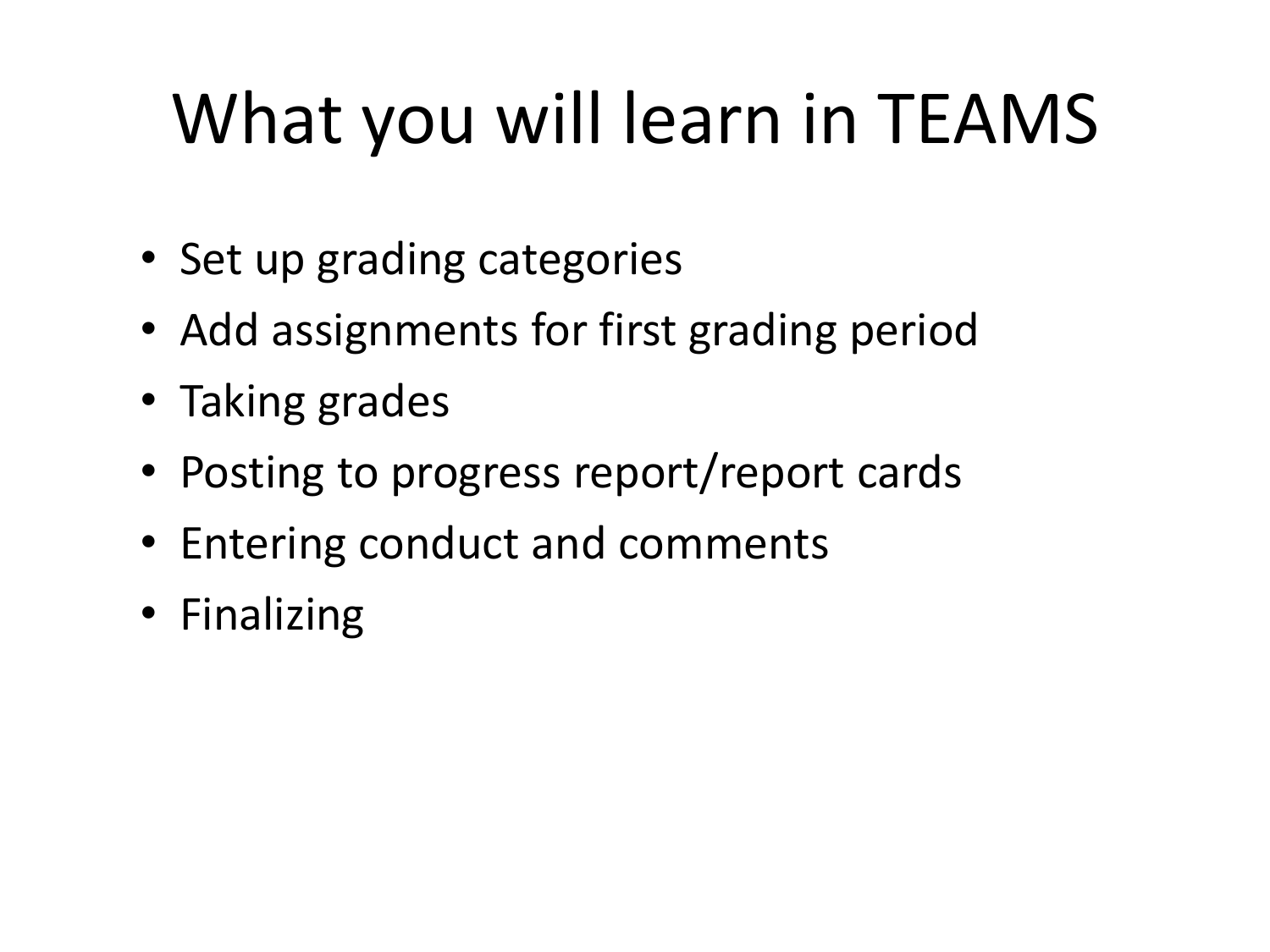# TEAMS

- Open Google Chrome. From the homepage, scroll down until you see "TEAMS" in the menu on the right. **Minister P + BOX** BHome
- Click on "TEAMS"

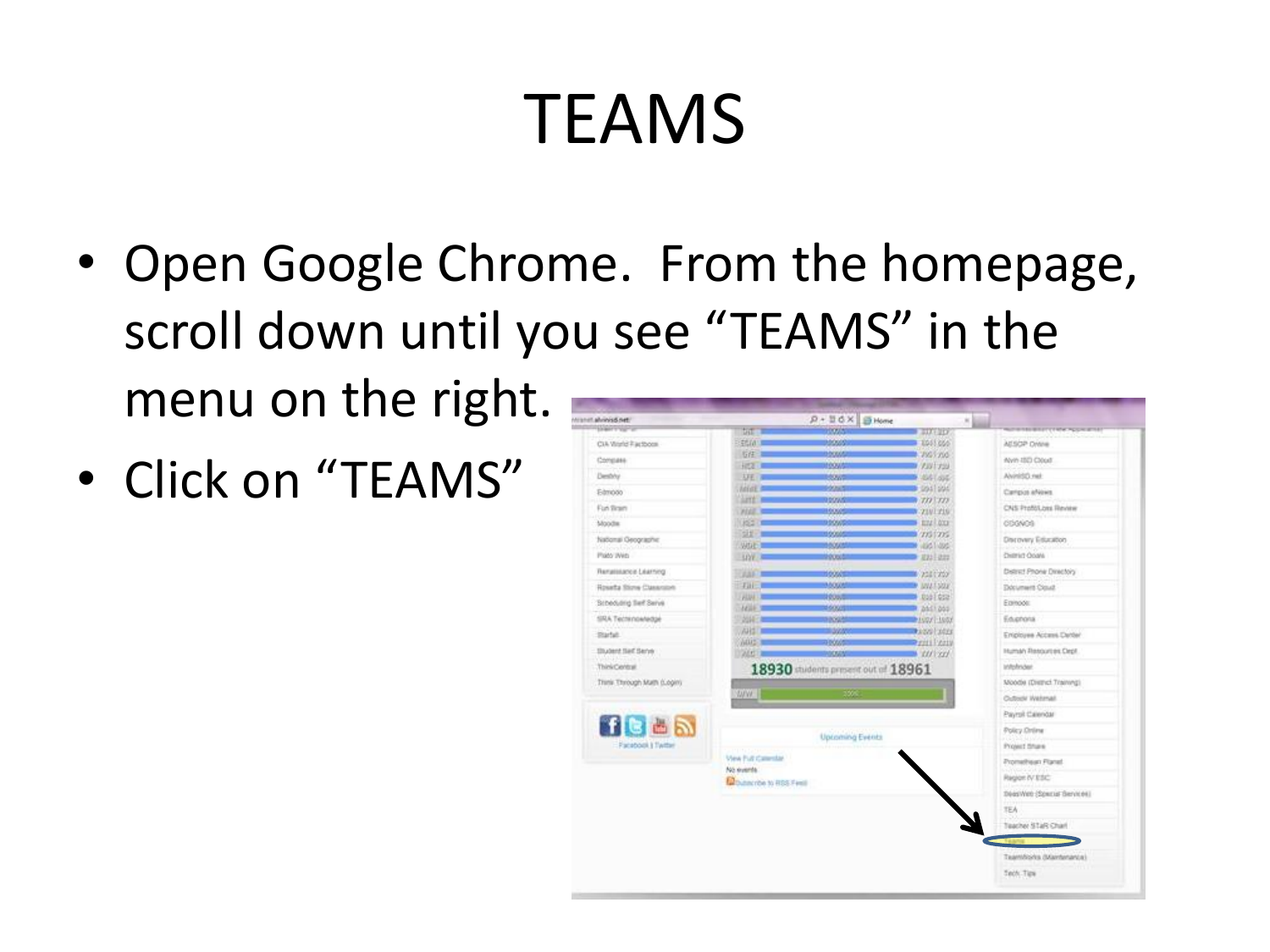#### TEAMS - Login

• There should be a  $2^{nd}$  window that opens once you click on "TEAMS". If you get this page, you will need to click "allow pop-ups" in your

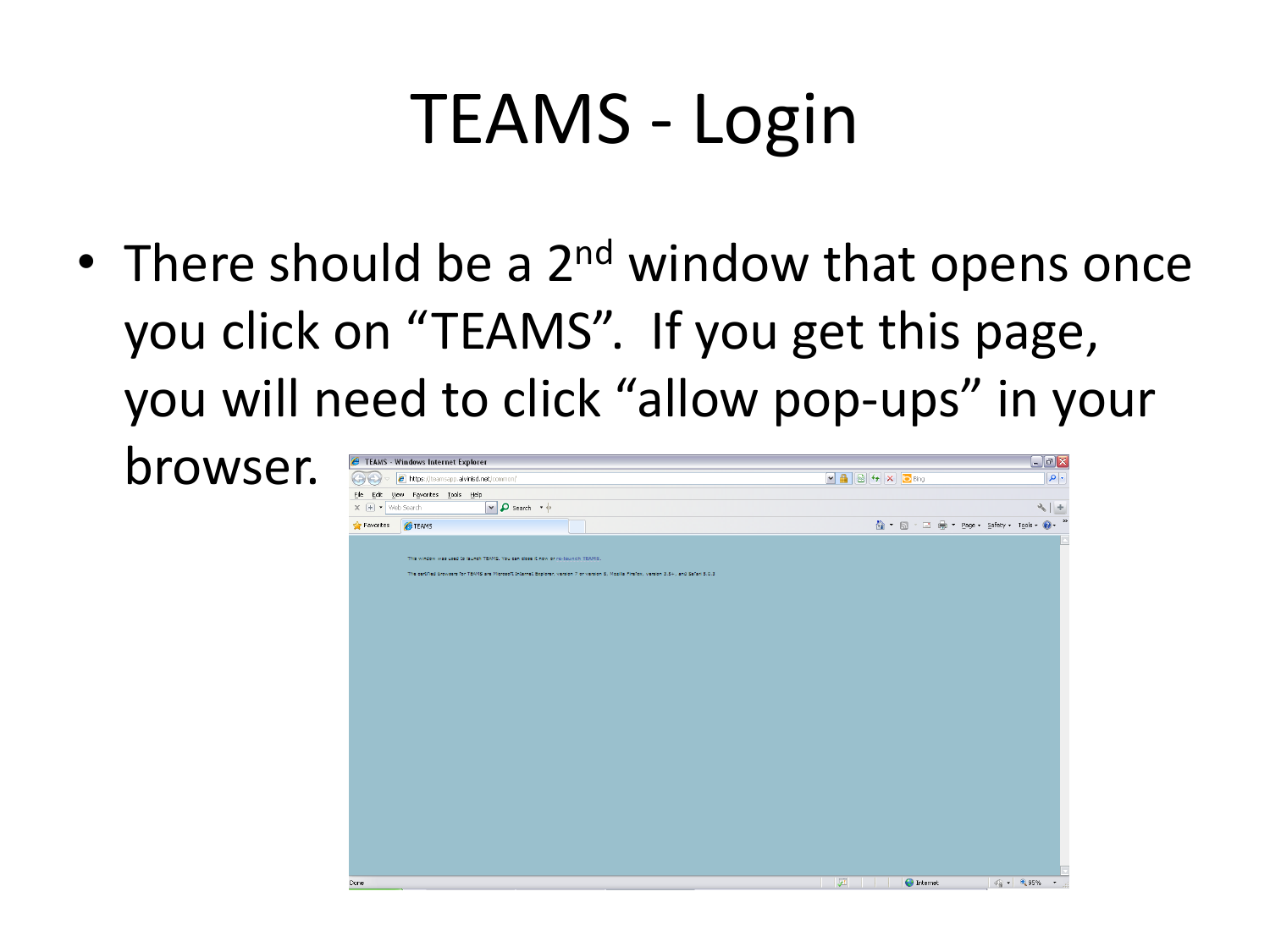|                                    | Welcome - - Windows Internet Explorer                          | Æ | $\Vert \mathbf{r} \Vert \mathbf{x}$ |
|------------------------------------|----------------------------------------------------------------|---|-------------------------------------|
|                                    | https://teamsapp.alvinisd.net/common/EntryPointSignOnAction.do |   | B.                                  |
|                                    | Zoom: 95%                                                      |   |                                     |
|                                    | Welcome                                                        |   |                                     |
| Login                              |                                                                |   |                                     |
|                                    | User ID:<br>ж                                                  |   |                                     |
|                                    | Password:<br>ж                                                 |   |                                     |
| $\underline{\mathbf{0}}\mathbf{k}$ |                                                                |   |                                     |
|                                    |                                                                |   |                                     |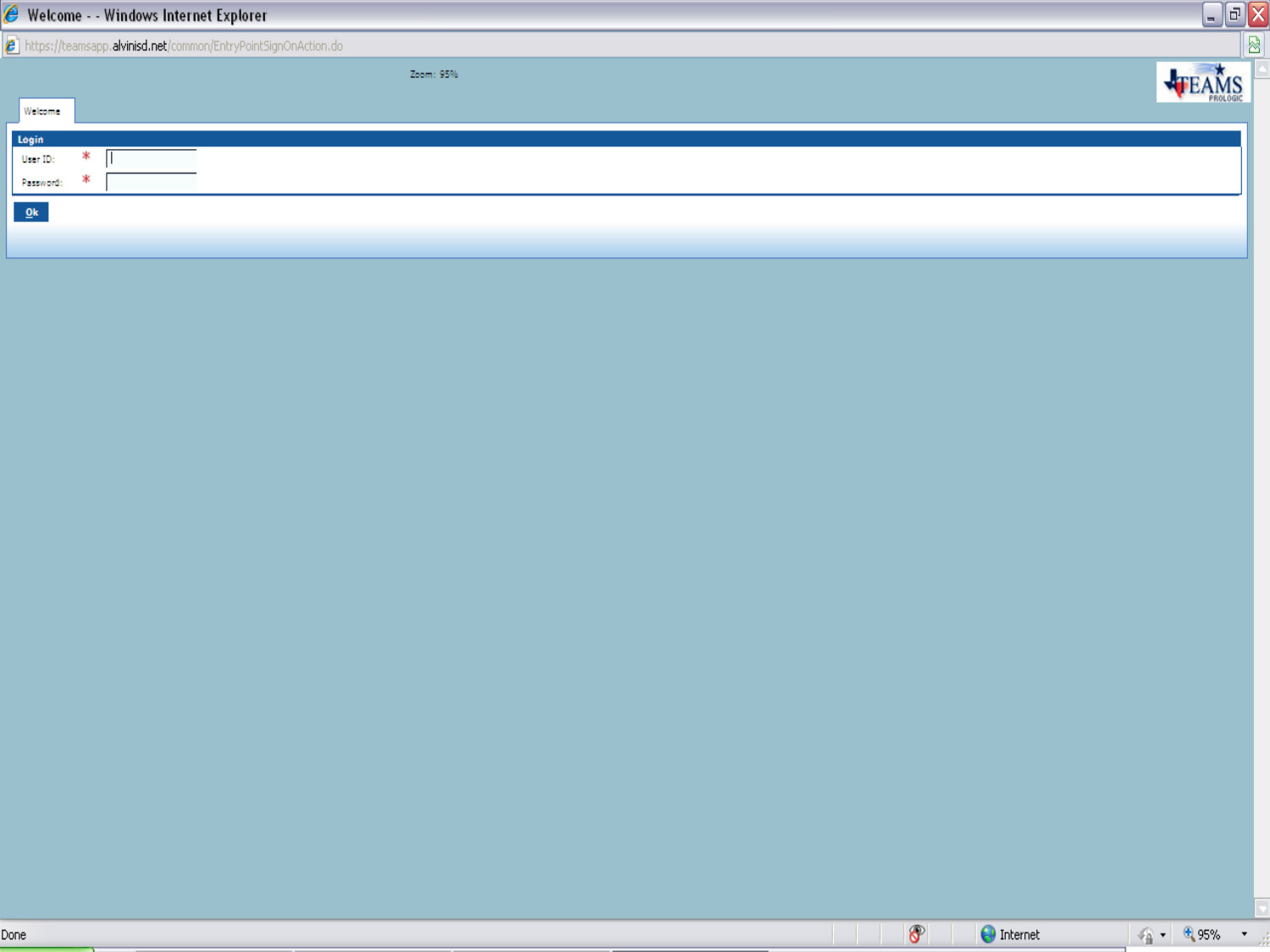#### TEAMS - Login

- User ID: First initial + last name
- Password: first + last initial + last 4 of SSN

|                   |   | Welcome - - Windows Internet Explorer |                                                                |           |  |  |
|-------------------|---|---------------------------------------|----------------------------------------------------------------|-----------|--|--|
|                   |   |                                       | https://teamsapp.alvinisd.net/common/EntryPointSignOnAction.do |           |  |  |
|                   |   |                                       |                                                                | Zoom: 95% |  |  |
| Welcome           |   |                                       |                                                                |           |  |  |
|                   |   |                                       |                                                                |           |  |  |
| Login<br>User ID: | ж | hmonaghan                             |                                                                |           |  |  |
| Password:         | ж |                                       |                                                                |           |  |  |
|                   |   |                                       |                                                                |           |  |  |
| $Q_{\bf k}$       |   |                                       |                                                                |           |  |  |
|                   |   |                                       |                                                                |           |  |  |
|                   |   |                                       |                                                                |           |  |  |
|                   |   |                                       |                                                                |           |  |  |
|                   |   |                                       |                                                                |           |  |  |
|                   |   |                                       |                                                                |           |  |  |
|                   |   |                                       |                                                                |           |  |  |
|                   |   |                                       |                                                                |           |  |  |
|                   |   |                                       |                                                                |           |  |  |
|                   |   |                                       |                                                                |           |  |  |
|                   |   |                                       |                                                                |           |  |  |
|                   |   |                                       |                                                                |           |  |  |
|                   |   |                                       |                                                                |           |  |  |
|                   |   |                                       |                                                                |           |  |  |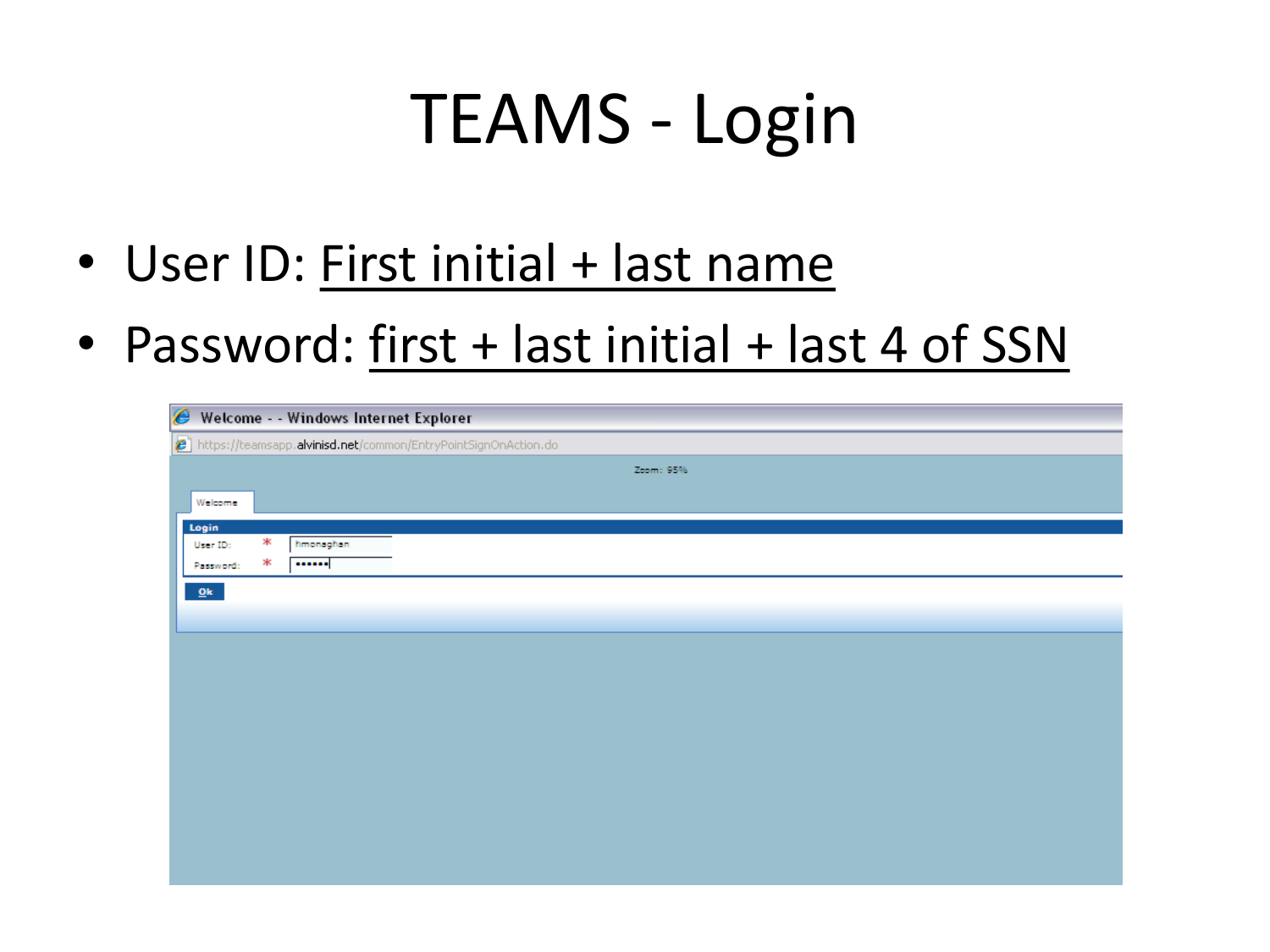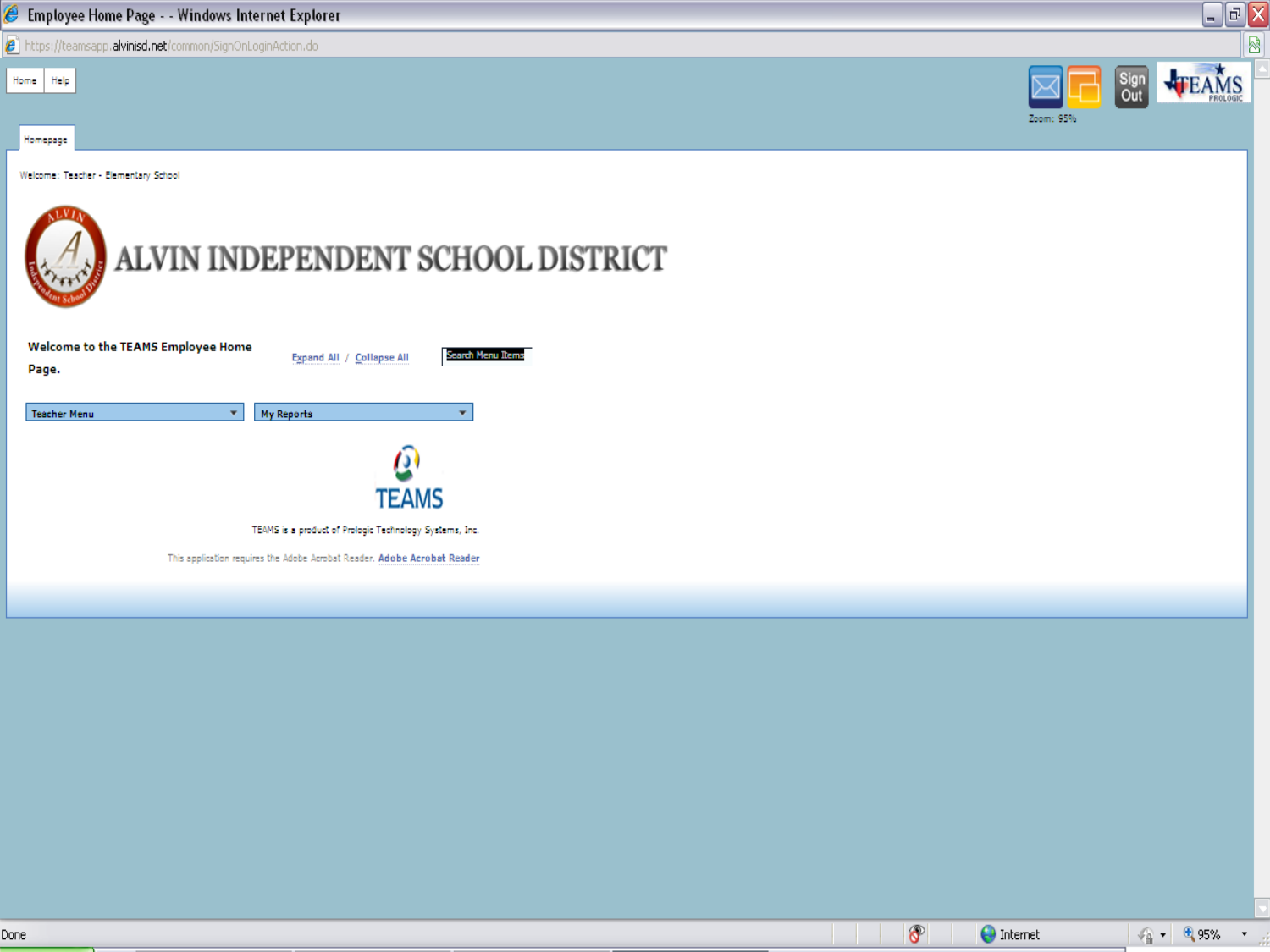#### TEAMS - FYI

- The following slides will only apply to certain students:
	- $-$  1<sup>st</sup> & 2<sup>nd</sup> grade math, science, and social studies
	- 3<sup>rd</sup> 12<sup>th</sup> grade all subjects

❖ Kindergarten (all subjects) and 1<sup>st</sup> & 2<sup>nd</sup> grade reading grades are taken in Skill Book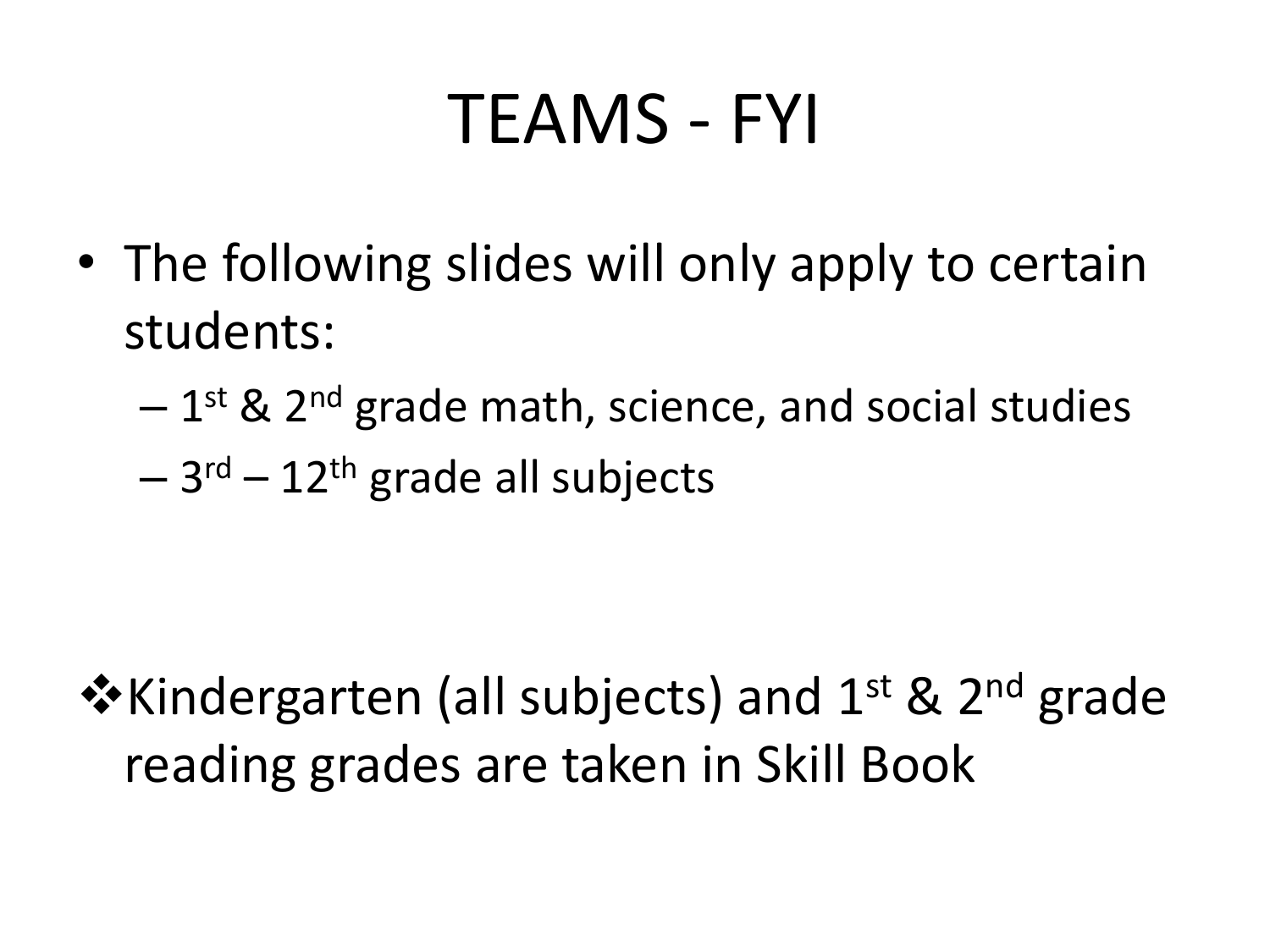• Click on "Maintain Teacher Gradebook Category" from the drop down menu



# **ALVIN INDEPENDENT SCHO**

| <b>Welcome to the TEAMS Employee Home</b><br>Page.                                          | Expand All / Collapse All |  |
|---------------------------------------------------------------------------------------------|---------------------------|--|
| Teacher Menu                                                                                | <b>My Reports</b>         |  |
| Take Classroom Attendance<br>Enter Classroom Grading<br>Maintain Teacher Gradebook Category |                           |  |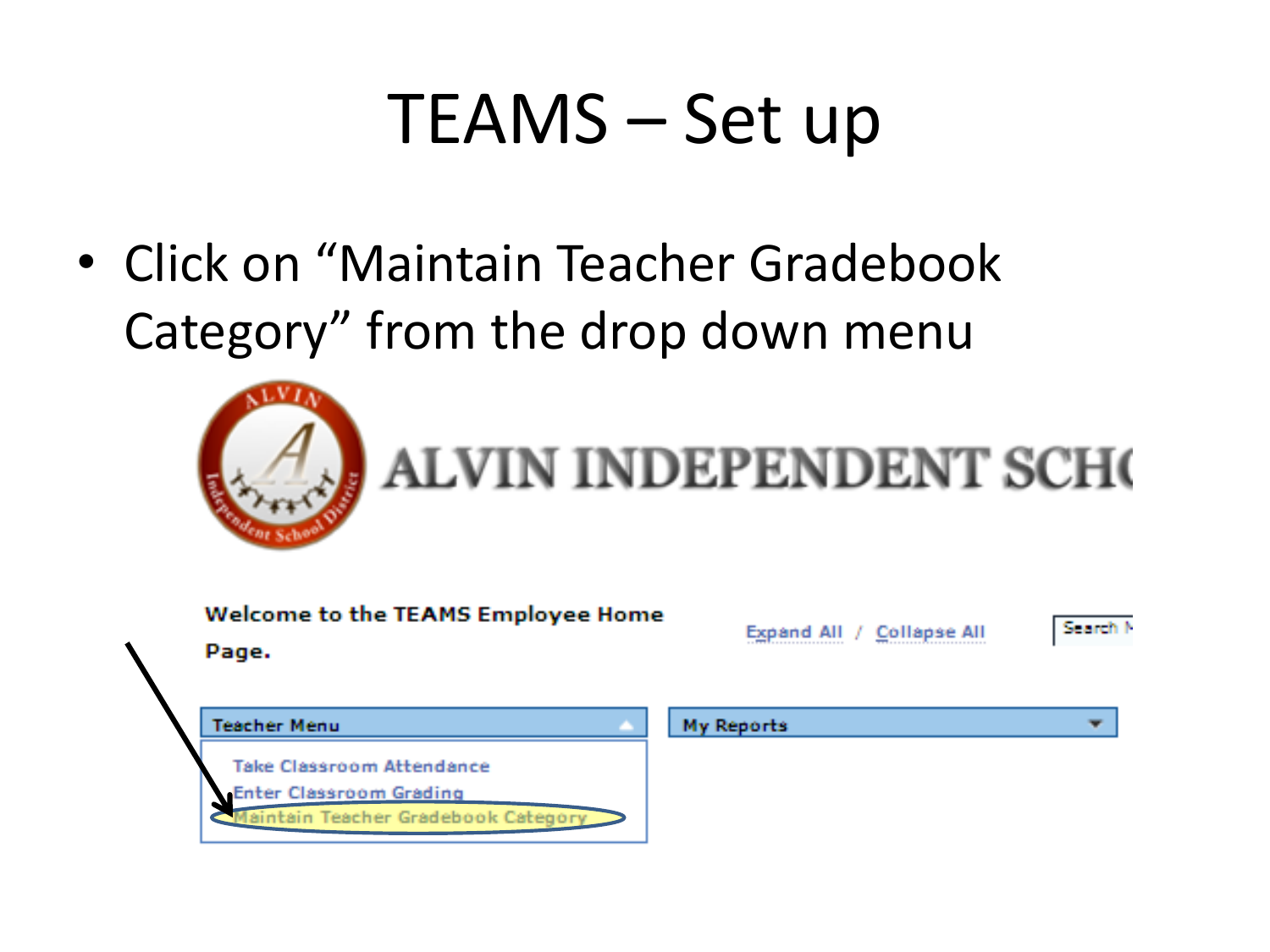| E Teacher Gradebook Course/Section Maintenance - - Windows Internet Explorer                                                                                                                                                                                                     | $\Box$ el                           |
|----------------------------------------------------------------------------------------------------------------------------------------------------------------------------------------------------------------------------------------------------------------------------------|-------------------------------------|
| 2] https://teamsapp. <b>alvinisd.net</b> /grading/EntryPointTeacherGradebookCategoryAction.do?fromMenu=Teacher+Menu&selected+drop+down+menus=Teacher+Menu%2CMy+Reports%2CTeacher+Menu&Jump+Direction=Forward+Jump&toModule=grading                                               |                                     |
| Teacher Menu   My Reports<br>Help<br>Home                                                                                                                                                                                                                                        | Sign<br>Out<br><b>FEAMS</b>         |
| Zoom: 95%<br>Gradebook Course/Section Teacher Gradebook Assignment Copy Assignment Class Notes Copy Categories                                                                                                                                                                   |                                     |
| <b>Gradebook Options</b><br>ж<br>$\overline{\phantom{a}}$<br>2013<br>ж<br>$\overline{\mathcal{F}}$<br>Course/Section:                                                                                                                                                            |                                     |
| <b>Fiscal Year:</b><br>Average Decimal<br>Category / Due date / Ord [m]<br>ж<br><b>Section Alias:</b><br>Display Filter:                                                                                                                                                         |                                     |
| Local ID School Grade Level<br>Vertical Assignments<br><b>Hide Columns:</b>                                                                                                                                                                                                      |                                     |
| Save Options                                                                                                                                                                                                                                                                     |                                     |
| <b>Gradebook Categories</b>                                                                                                                                                                                                                                                      |                                     |
| GB<br>Alpha<br>Lowest Highest<br>Calc Result<br>Alpha Grade Value<br>Scale<br>Drop<br>Drop<br>#Count<br>Category Name<br>Weight Grading<br>Color<br>Grades<br>Drop<br>Drop<br>Value<br>High <sup>*</sup><br>Type<br>Scale<br>Low <sup>*</sup><br>Cycle<br>Only<br>Value<br>Value |                                     |
|                                                                                                                                                                                                                                                                                  |                                     |
|                                                                                                                                                                                                                                                                                  |                                     |
|                                                                                                                                                                                                                                                                                  |                                     |
|                                                                                                                                                                                                                                                                                  |                                     |
|                                                                                                                                                                                                                                                                                  |                                     |
| Delete                                                                                                                                                                                                                                                                           |                                     |
| <b>Available Unassigned Categories</b>                                                                                                                                                                                                                                           |                                     |
| Add<br>Category Name:<br>Category Group:                                                                                                                                                                                                                                         |                                     |
| Calc Result<br>Alpha Grades Scale<br>Grade Value<br>Category Name<br>Weight<br>Value<br>Alpha Scale<br>Only<br>Type                                                                                                                                                              |                                     |
|                                                                                                                                                                                                                                                                                  |                                     |
|                                                                                                                                                                                                                                                                                  |                                     |
|                                                                                                                                                                                                                                                                                  |                                     |
|                                                                                                                                                                                                                                                                                  |                                     |
| <b>O</b> Internet<br>Done                                                                                                                                                                                                                                                        | $\frac{1}{2}$ + $\frac{1}{2}$ 95% + |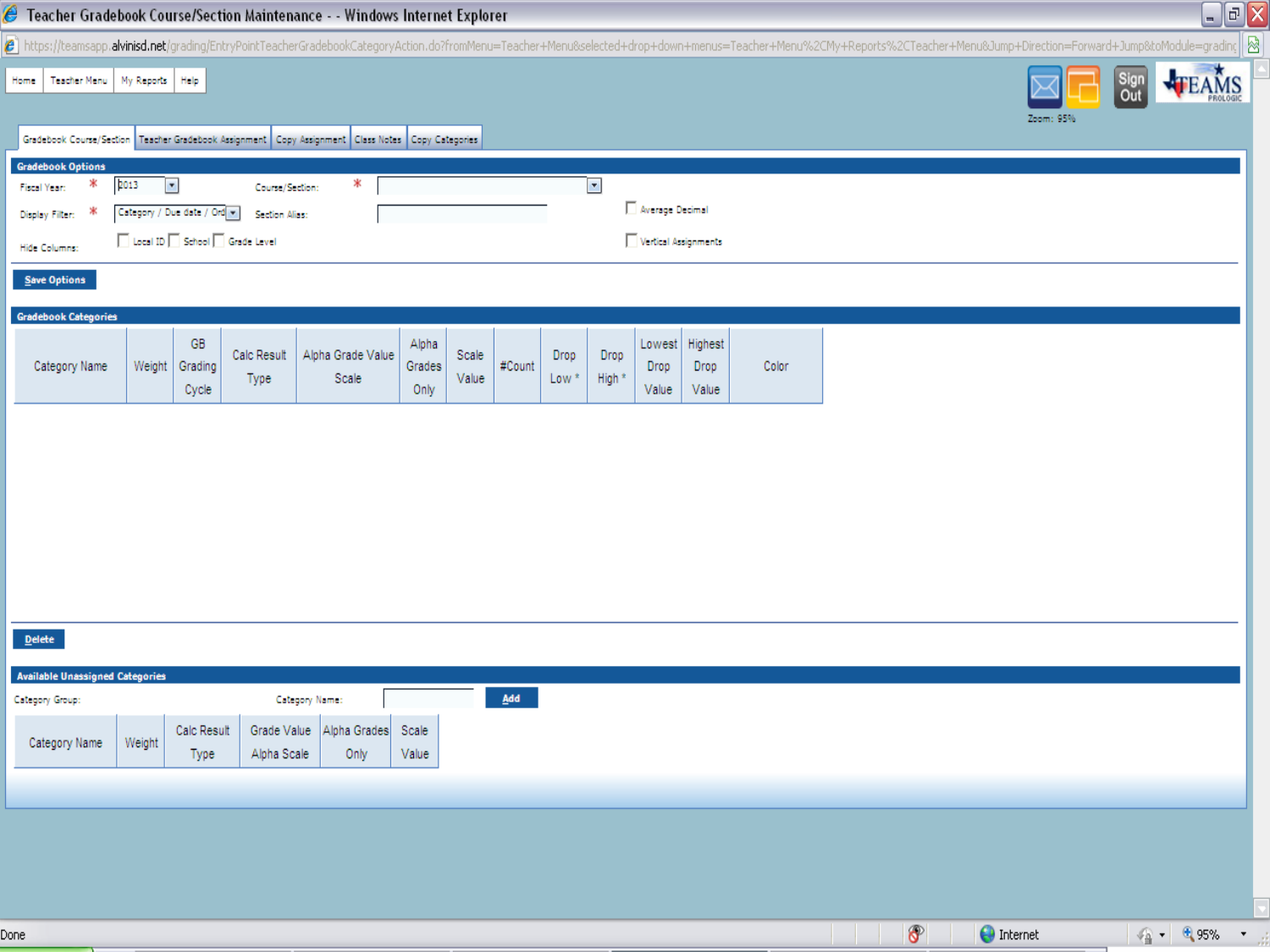• Click the  $\blacksquare$  next to "Course/Section:", then select a class

| Teacher Gradebook Course/Section Maintenance - - Windows Internet Explorer |                               |                         |                             |                                                                                                                         |                         |                |        |                 |   |  |  |
|----------------------------------------------------------------------------|-------------------------------|-------------------------|-----------------------------|-------------------------------------------------------------------------------------------------------------------------|-------------------------|----------------|--------|-----------------|---|--|--|
|                                                                            |                               |                         |                             | https://teamsapp. <b>alvinisd.net</b> /grading/EntryPointTeacherGradebookCategoryAction.do?fromMenu=Teacher+Menu&selecl |                         |                |        |                 |   |  |  |
| <b>Teacher Menu</b><br>forme                                               | My Reports                    | Help                    |                             |                                                                                                                         |                         |                |        |                 |   |  |  |
|                                                                            |                               |                         |                             |                                                                                                                         |                         |                |        |                 |   |  |  |
|                                                                            |                               |                         |                             | Gradebook Course/Section   Teacher Gradebook Assignment   Copy Assignment   Class Notes   Copy Categories               |                         |                |        |                 |   |  |  |
| <b>Gradebook Options</b>                                                   |                               |                         |                             |                                                                                                                         |                         |                |        |                 |   |  |  |
| ж<br><b>Fiscal Year:</b>                                                   | 2013                          | ۰                       | Course/Section:             | ж                                                                                                                       |                         |                |        |                 |   |  |  |
| ж<br>Display Filter:                                                       | Category / Due date / Ord [m] |                         | Section Alias:              |                                                                                                                         |                         |                |        |                 |   |  |  |
| <b>Hide Columns:</b>                                                       |                               |                         | Local ID School Grade Level |                                                                                                                         |                         |                |        |                 |   |  |  |
| Save Options                                                               |                               |                         |                             |                                                                                                                         |                         |                |        |                 |   |  |  |
| <b>Gradebook Categories</b>                                                |                               |                         |                             |                                                                                                                         |                         |                |        |                 |   |  |  |
| Category Name                                                              | Weight                        | GB.<br>Grading<br>Cycle | Calc Result<br><b>Type</b>  | Alpha Grade Value<br>Scale                                                                                              | Alpha<br>Grades<br>Only | Scale<br>Value | #Count | Drop<br>$Low *$ | н |  |  |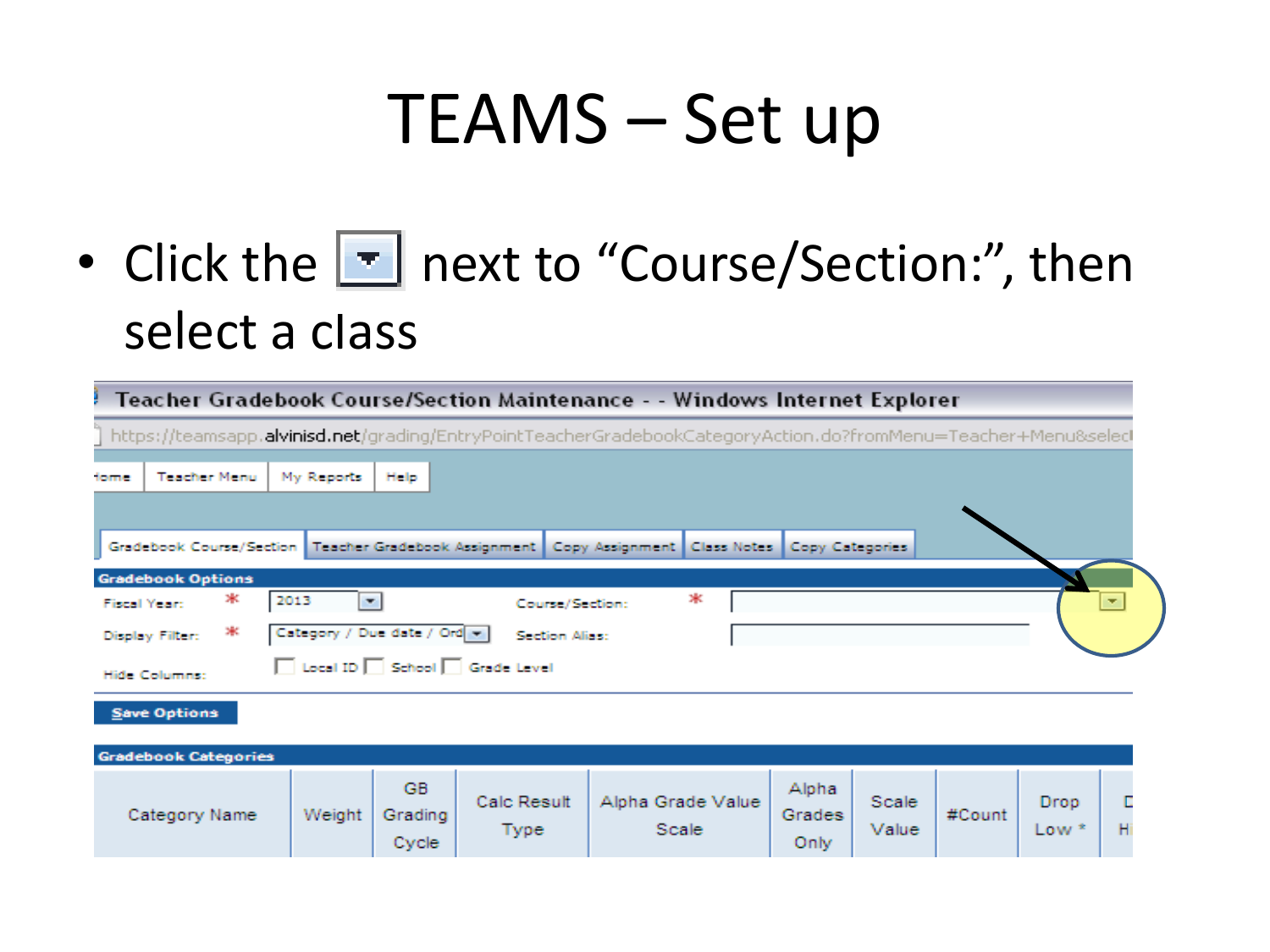- At the bottom of the screen, enter your first grading category in the box next to "Category Name", then click
- The following categorie are an example for Specia Ed Teach

| "Add".                                                 | <b>Gradebook Categories</b>                      |        |                               |                            |                |                            |                         |                       |        |         |
|--------------------------------------------------------|--------------------------------------------------|--------|-------------------------------|----------------------------|----------------|----------------------------|-------------------------|-----------------------|--------|---------|
|                                                        | Category Name                                    | Weight | <b>GB</b><br>Grading<br>Cycle | Calc Result<br><b>Type</b> |                | Alpha Grade Value<br>Scale | Alpha<br>Grades<br>Only | <b>Scale</b><br>Value | #Count | Ð<br>Lo |
| <b>The</b>                                             | Group project                                    | 33     | з                             | Numeric                    |                |                            | Ν                       | 100                   |        |         |
| following                                              | IEP progress                                     | 34     | з                             | Numeric                    |                |                            | Ν                       | 100                   |        |         |
| categories                                             | Participation/Attendanc33                        |        | з                             | Numeric                    |                |                            | N                       | 100                   | 1      | n       |
| are an<br>example<br>for Special<br><b>Ed Teachers</b> |                                                  |        |                               |                            |                |                            |                         |                       |        |         |
|                                                        | Delete<br><b>Available Unassigned Categories</b> |        |                               |                            |                |                            |                         |                       |        |         |
|                                                        | Category Group:                                  | Grades |                               |                            | Category Name: |                            | Participation           |                       | ₽P⊽    |         |
|                                                        | Category Name                                    | Weight | <b>Calc Result</b><br>Type    | Grade Value<br>Alpha Scale |                | Alpha Grades<br>Only       | Scale<br>Value          |                       |        |         |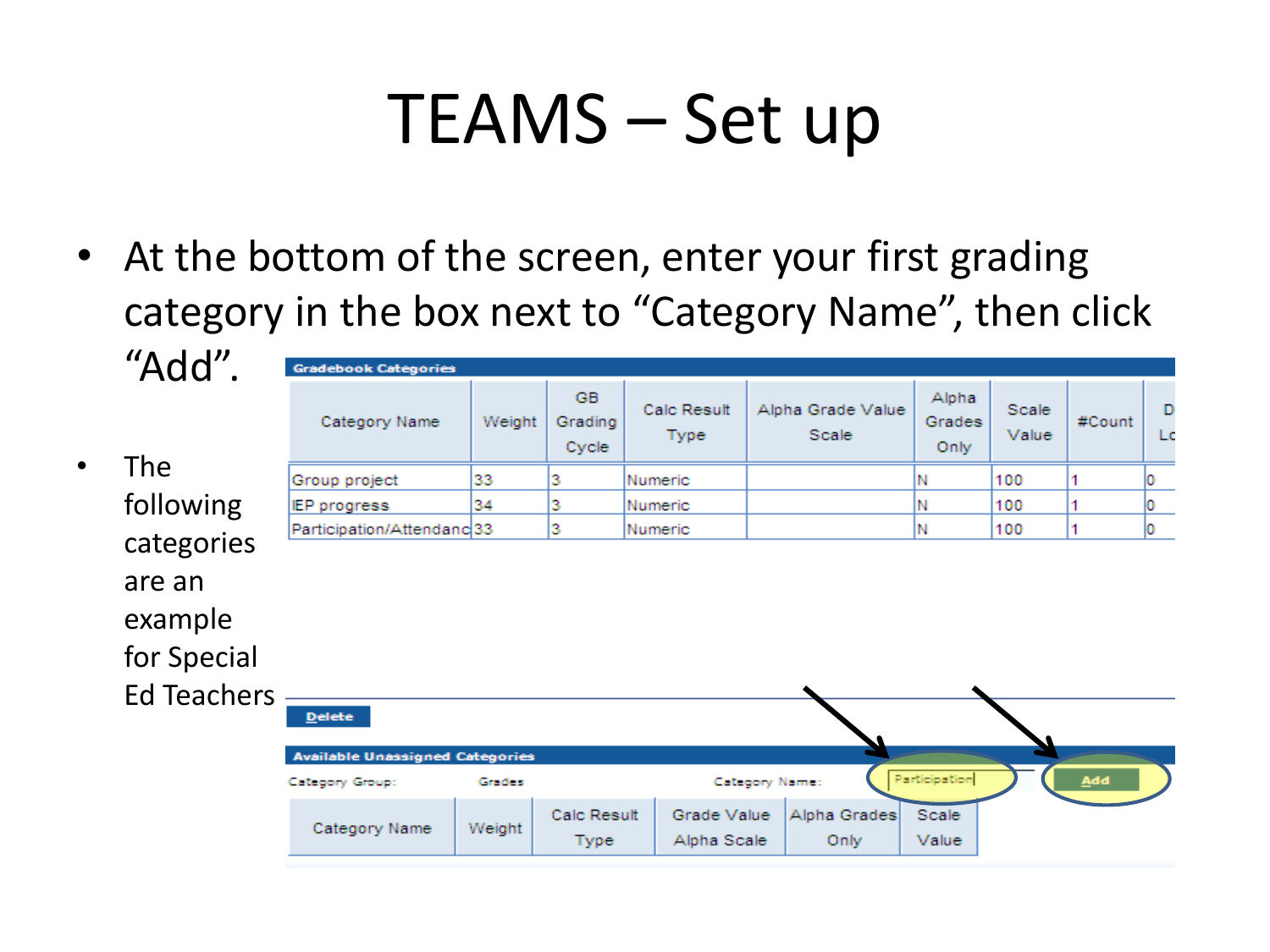• After each category has been added, fill in the sections for "Weight" and "Scale Value"



• All "Weights" should add up to 100.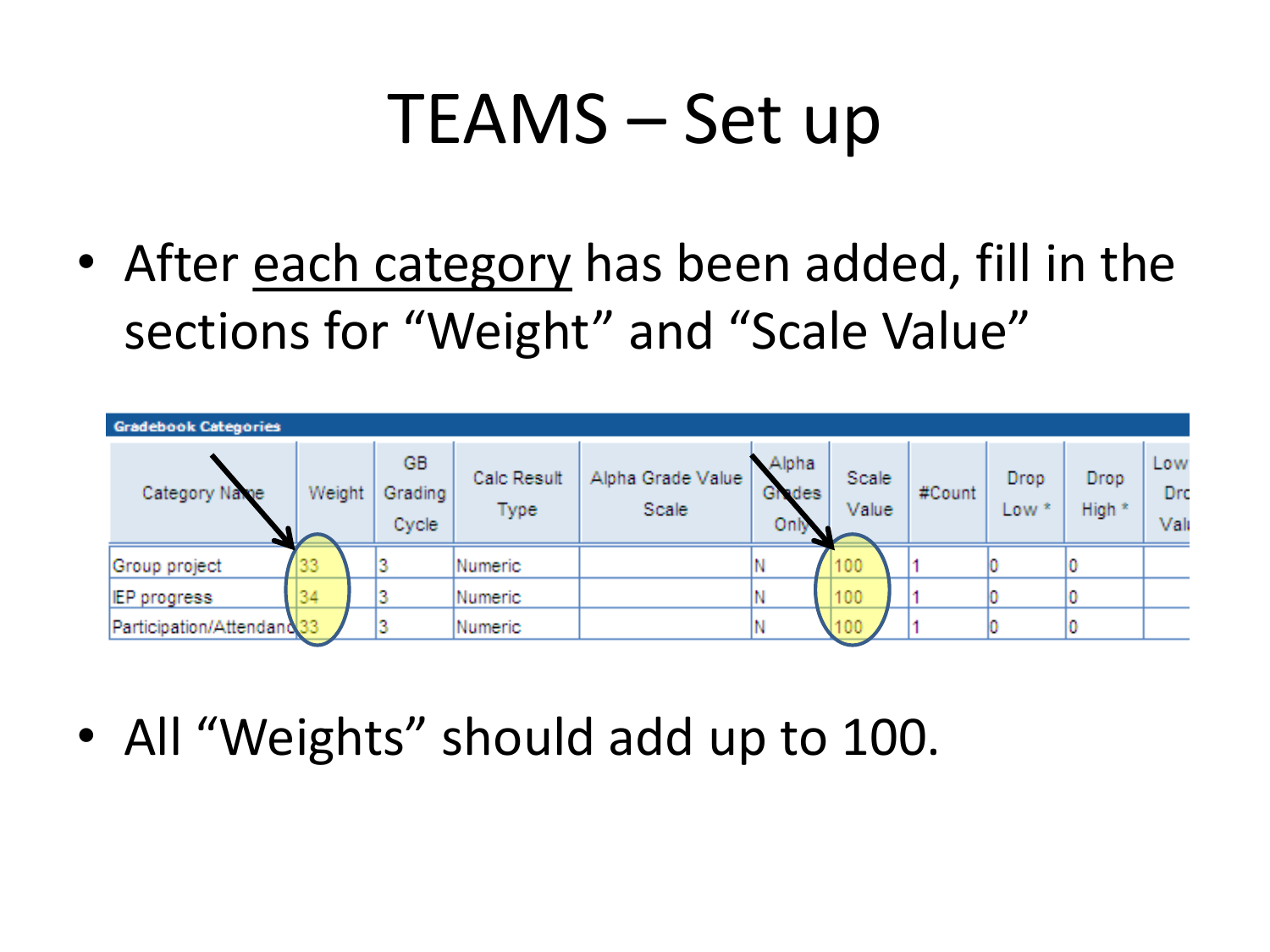• Click on the "Teacher Gradebook Assignment" tab at the top.

| e                                                                                                      |                      |                             | Teacher Gradebook Course/Section Maintenance - - Windows Internet Explore                              |    |                             |  |
|--------------------------------------------------------------------------------------------------------|----------------------|-----------------------------|--------------------------------------------------------------------------------------------------------|----|-----------------------------|--|
| $\boldsymbol{e}$ https://teamsapp. <b>alvinisd.net</b> /grading/TeacherGradebookCategoryStartAction.do |                      |                             |                                                                                                        |    |                             |  |
| Teacher M<br>Home                                                                                      | My Reports           | Hielp                       |                                                                                                        |    |                             |  |
|                                                                                                        |                      |                             |                                                                                                        |    |                             |  |
|                                                                                                        |                      |                             | Gradebook Course/Section Teacher Gradebook Assignment DCopy Assignment   Class Notes   Copy Categories |    |                             |  |
| <b>Gradebook Options</b>                                                                               |                      |                             |                                                                                                        |    |                             |  |
| Ж.<br><b>Fiscal Year:</b>                                                                              | 2013<br>$\mathbf{w}$ |                             | Course/Section:                                                                                        | Ж. | SPMTH/LS 1-5 - Fund, of Mat |  |
| - 190<br>Display Filter:                                                                               |                      | $\overline{\phantom{a}}$    | <b>Section Alias:</b>                                                                                  |    |                             |  |
| Hide Columns:                                                                                          |                      | Local ID School Grade Level |                                                                                                        |    |                             |  |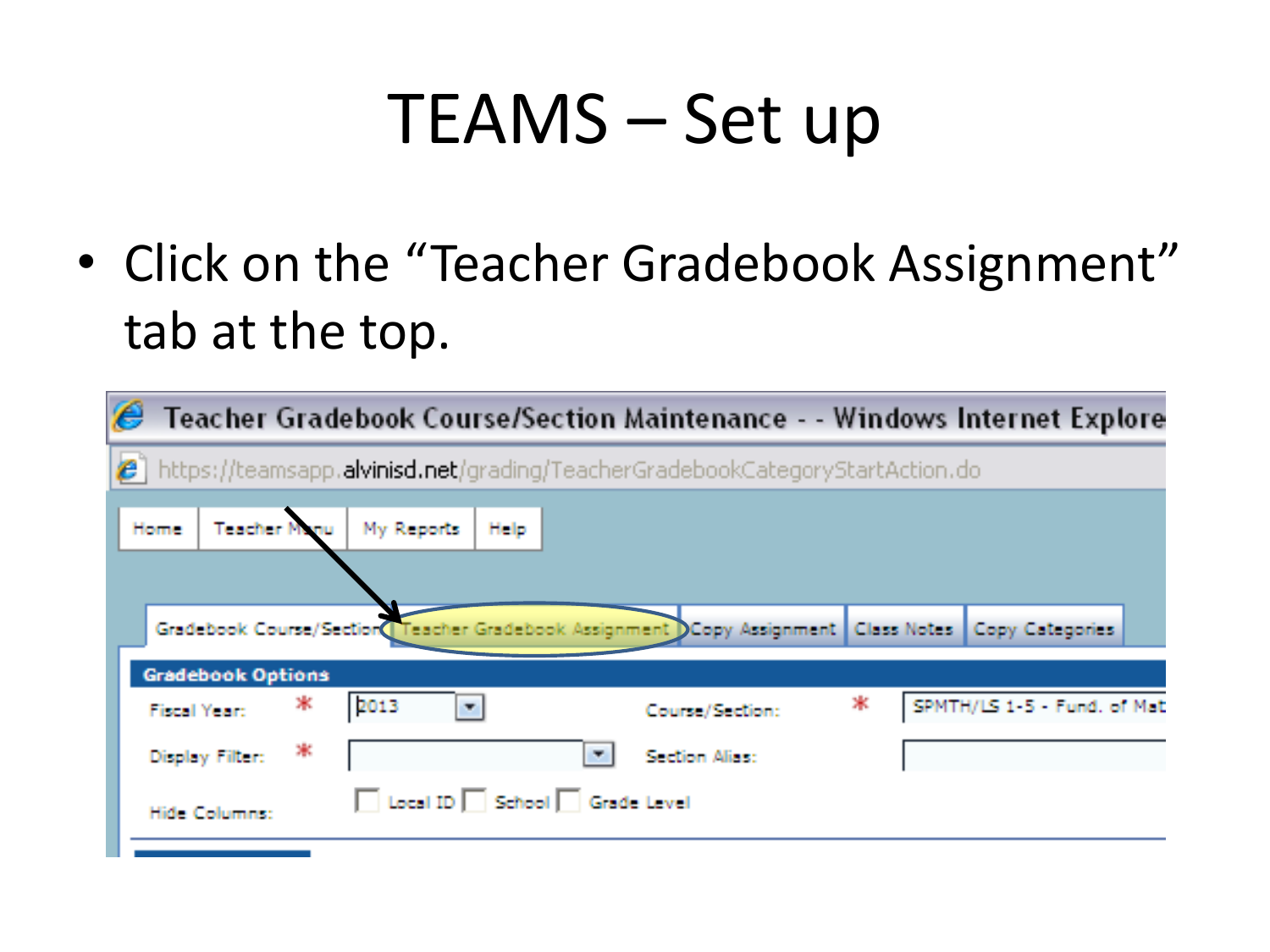• Click "Add" at the bottom of the screen.

|    | e<br>Teacher Gradebook Assignment - - Windows Internet Explorer                           |                                                                                                           |                   |                |        |                       |                               |        |                 |                                                 |               |                |      |  |     |
|----|-------------------------------------------------------------------------------------------|-----------------------------------------------------------------------------------------------------------|-------------------|----------------|--------|-----------------------|-------------------------------|--------|-----------------|-------------------------------------------------|---------------|----------------|------|--|-----|
|    |                                                                                           | e https://teamsapp. <b>alvinisd.net</b> /grading/TeacherGradebookAssignmentStartAction.do                 |                   |                |        |                       |                               |        |                 |                                                 |               |                |      |  |     |
|    | <b>Teacher Menu</b><br>Home                                                               | My Reports<br>Help                                                                                        |                   |                |        |                       |                               |        |                 |                                                 |               |                |      |  | D   |
|    |                                                                                           |                                                                                                           |                   |                |        |                       |                               |        |                 |                                                 |               |                |      |  | Zoo |
|    |                                                                                           | Gradebook Course/Section   Teacher Gradebook Assignment   Copy Assignment   Class Notes   Copy Categories |                   |                |        |                       |                               |        |                 |                                                 |               |                |      |  |     |
|    | <b>Gradebook Course/Section Category Assignment</b>                                       |                                                                                                           |                   |                |        |                       |                               |        |                 |                                                 |               |                |      |  |     |
|    | * EPMTH/LS 1-5 - Fund. of Math - S1, S2 - T/MTH  <br>Fiscal Year: 2013<br>Course/Section: |                                                                                                           |                   |                |        |                       |                               |        |                 |                                                 |               |                |      |  |     |
|    |                                                                                           | Grade Type:                                                                                               | ж<br>Nine Weeks 3 | $\mathbb{R}^n$ |        |                       | Gradebook Grading Cycle Date  |        | From 01-22-2013 |                                                 | To 03-28-2013 |                |      |  |     |
|    |                                                                                           |                                                                                                           |                   |                |        | Data Entry Date Range |                               |        |                 | From 03-28-2013 01:00 AM To 04-03-2013 09:00 AM |               |                |      |  |     |
|    |                                                                                           |                                                                                                           |                   |                | Alpha  |                       |                               |        | Consider for    | Assignment for                                  | GB            |                |      |  |     |
|    | Category *                                                                                | Assignment Name*                                                                                          | Assign Date *     | Due Date *     | Grades | Scale<br>Value *      | Maximum<br>Value <sup>*</sup> | #Count | High/Low        | Extra Credit                                    | Grading       | Attach<br>ment | Note |  |     |
|    |                                                                                           |                                                                                                           |                   |                | Only * |                       |                               |        | Grade Drop?*    | Only? *                                         | Cycle         |                |      |  |     |
|    |                                                                                           |                                                                                                           |                   |                |        |                       |                               |        |                 |                                                 |               |                |      |  |     |
|    |                                                                                           |                                                                                                           |                   |                |        |                       |                               |        |                 |                                                 |               |                |      |  |     |
|    |                                                                                           |                                                                                                           |                   |                |        |                       |                               |        |                 |                                                 |               |                |      |  |     |
|    |                                                                                           |                                                                                                           |                   |                |        |                       |                               |        |                 |                                                 |               |                |      |  |     |
|    |                                                                                           |                                                                                                           |                   |                |        |                       |                               |        |                 |                                                 |               |                |      |  |     |
|    |                                                                                           |                                                                                                           |                   |                |        |                       |                               |        |                 |                                                 |               |                |      |  |     |
|    |                                                                                           |                                                                                                           |                   |                |        |                       |                               |        |                 |                                                 |               |                |      |  |     |
|    |                                                                                           |                                                                                                           |                   |                |        |                       |                               |        |                 |                                                 |               |                |      |  |     |
|    |                                                                                           |                                                                                                           |                   |                |        |                       |                               |        |                 |                                                 |               |                |      |  |     |
| دە |                                                                                           |                                                                                                           |                   |                |        |                       |                               |        |                 |                                                 |               |                |      |  |     |
|    |                                                                                           |                                                                                                           |                   |                |        |                       |                               |        |                 |                                                 |               |                |      |  |     |
|    | Add<br>Delete                                                                             | Attachments<br>Notes                                                                                      |                   |                |        |                       |                               |        |                 |                                                 |               |                |      |  |     |
|    |                                                                                           |                                                                                                           |                   |                |        |                       |                               |        |                 |                                                 |               |                |      |  |     |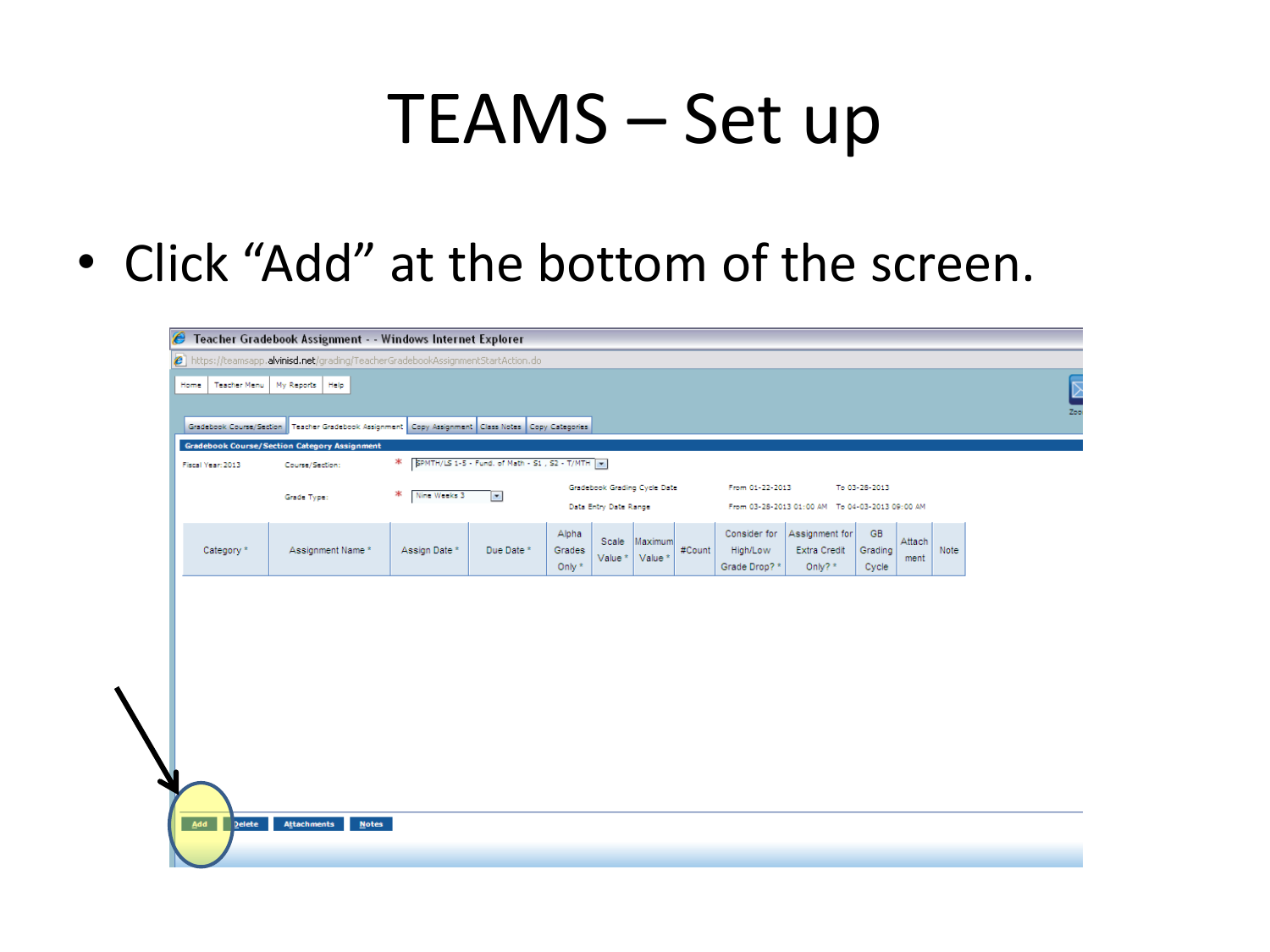• Click in the "Category\*" blank, and select a category from the drop down menu.

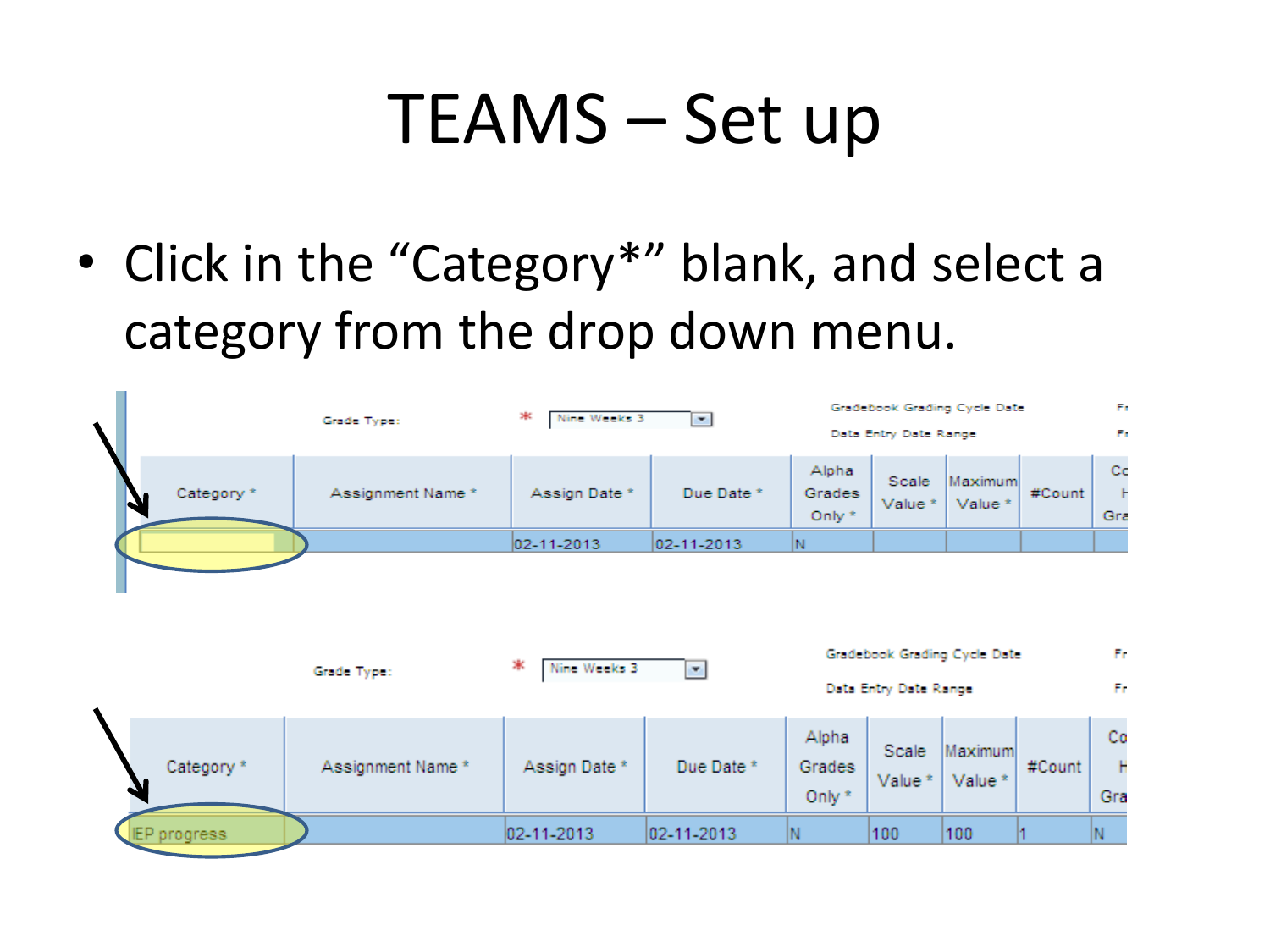• Name your assignment

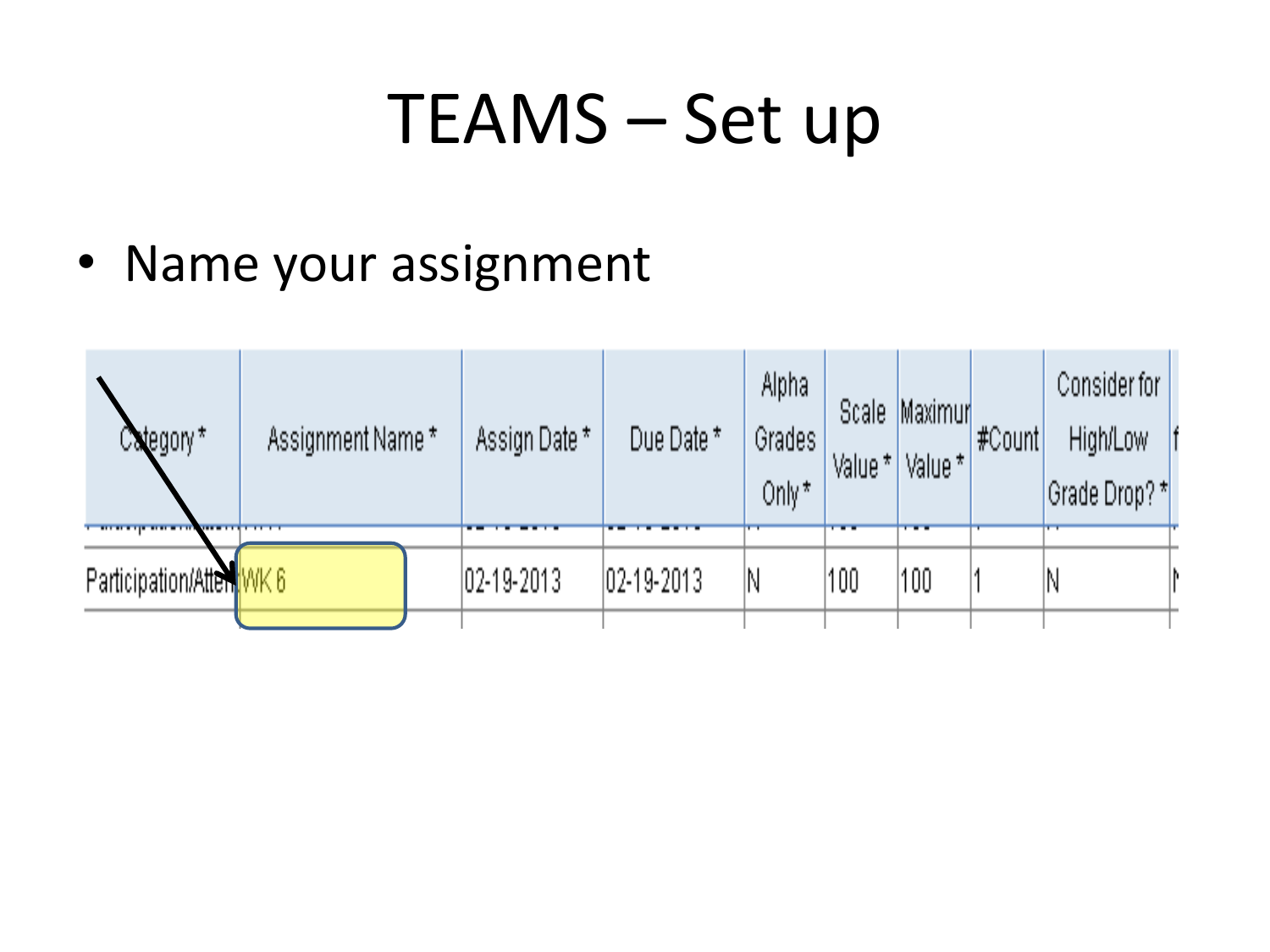• Set the assignment date and due date

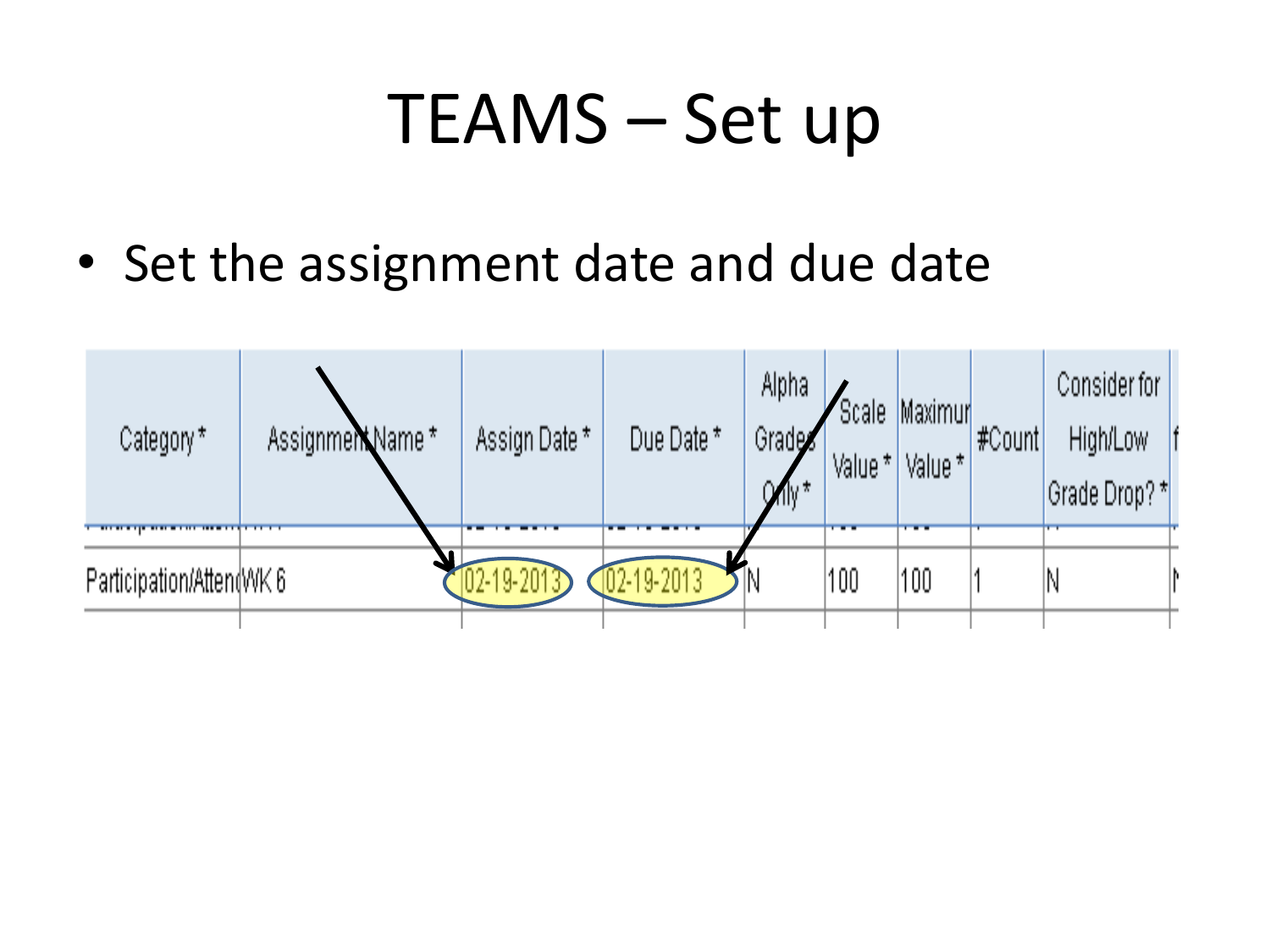#### • Repeat these steps to add all assignments

|                                                   | ж<br>Grade Type:                  | Nine Weeks 3                            | $\overline{\phantom{a}}$ | Gradebook Grading Cycle Date |         |                                |        | From 01-22-2013                           |                                                   | To 03-28-2013                                   |                |      |                  |
|---------------------------------------------------|-----------------------------------|-----------------------------------------|--------------------------|------------------------------|---------|--------------------------------|--------|-------------------------------------------|---------------------------------------------------|-------------------------------------------------|----------------|------|------------------|
|                                                   |                                   |                                         |                          | Data Entry Date Range        |         |                                |        |                                           |                                                   | From 03-28-2013 01:00 AM To 04-03-2013 09:00 AM |                |      |                  |
| Category *<br><b>WEDNER WEDNER AND THE WEDNER</b> | Assignment Name *<br><del>.</del> | Assign Date *<br><del>un nu nu nu</del> | Due Date *<br>ರಾರ್ಮ      | Alpha<br>Grades<br>Only*     | Value * | Scale Maximur<br>Value *<br>তত | #Count | Consider for<br>High/Low<br>Grade Drop? * | Assignment<br>for Extra Credit Grading<br>Only? * | GB<br>Cycle                                     | Attach<br>ment | Note |                  |
| Participation/Attendance                          | WK 6                              | 02-19-2013                              | 102-19-2013              | N                            | 100     | 100                            |        | Ν                                         | Ν                                                 |                                                 |                |      | $\blacktriangle$ |
| Participation/Attendance                          | WK 5                              | 02-19-2013                              | 02-19-2013               | N                            | 100     | 100                            |        | Ν                                         | Ν                                                 |                                                 |                |      |                  |
| Participation/Attendance                          | WK 4                              | 02-19-2013                              | $ 02 - 19 - 2013 $       | N                            | 100     | 100                            |        | Ν                                         | Ν                                                 |                                                 |                |      |                  |
| Participation/Attendance                          | WK 3                              | 02-19-2013                              | $ 02 - 19 - 2013 $       | N                            | 100     | 100                            |        | Ν                                         | Ν                                                 |                                                 |                |      |                  |
| Participation/Attendance                          | WK 2                              | 02-19-2013                              | 02-19-2013               | N                            | 100     | 100                            |        | Ν                                         | Ν                                                 |                                                 |                |      |                  |
| Participation/Attendance                          | WK 1                              | 02-19-2013                              | 02-19-2013               | N                            | 100     | 100                            |        | Ν                                         | Ν                                                 |                                                 |                |      |                  |
| Participation/Attendance                          | PART RC                           | 02-19-2013                              | $ 02 - 19 - 2013 $       | N                            | 100     | 100                            |        | N                                         | Ν                                                 |                                                 |                |      |                  |
| Participation/Attendance                          | <b>PART PR</b>                    | 02-19-2013                              | 02-19-2013               | N                            | 100     | 100                            |        | Ν                                         | Ν                                                 |                                                 |                |      |                  |
| IEP progress                                      | IEP RC                            | $ 02 - 19 - 2013 $                      | $ 02 - 19 - 2013 $       | N                            | 100     | 100                            |        | Ν                                         | Ν                                                 |                                                 |                |      |                  |
| IEP progress                                      | IEP PR                            | $ 02 - 19 - 2013 $                      | 02-19-2013               | N                            | 100     | 100                            |        | Ν                                         | N                                                 |                                                 |                |      |                  |
| Group project                                     | IGP RC                            | $ 02 - 19 - 2013 $                      | 02-19-2013               | N                            | 100     | 100                            |        | Ν                                         | Ν                                                 |                                                 |                |      |                  |
| Group project                                     | IGP PR                            | $ 02 - 19 - 2013 $                      | $ 02 - 19 - 2013 $       | N                            | 100     | 100                            |        | N                                         | Ν                                                 |                                                 |                |      | ٧                |

Add Delete **Attachments**  $Note:$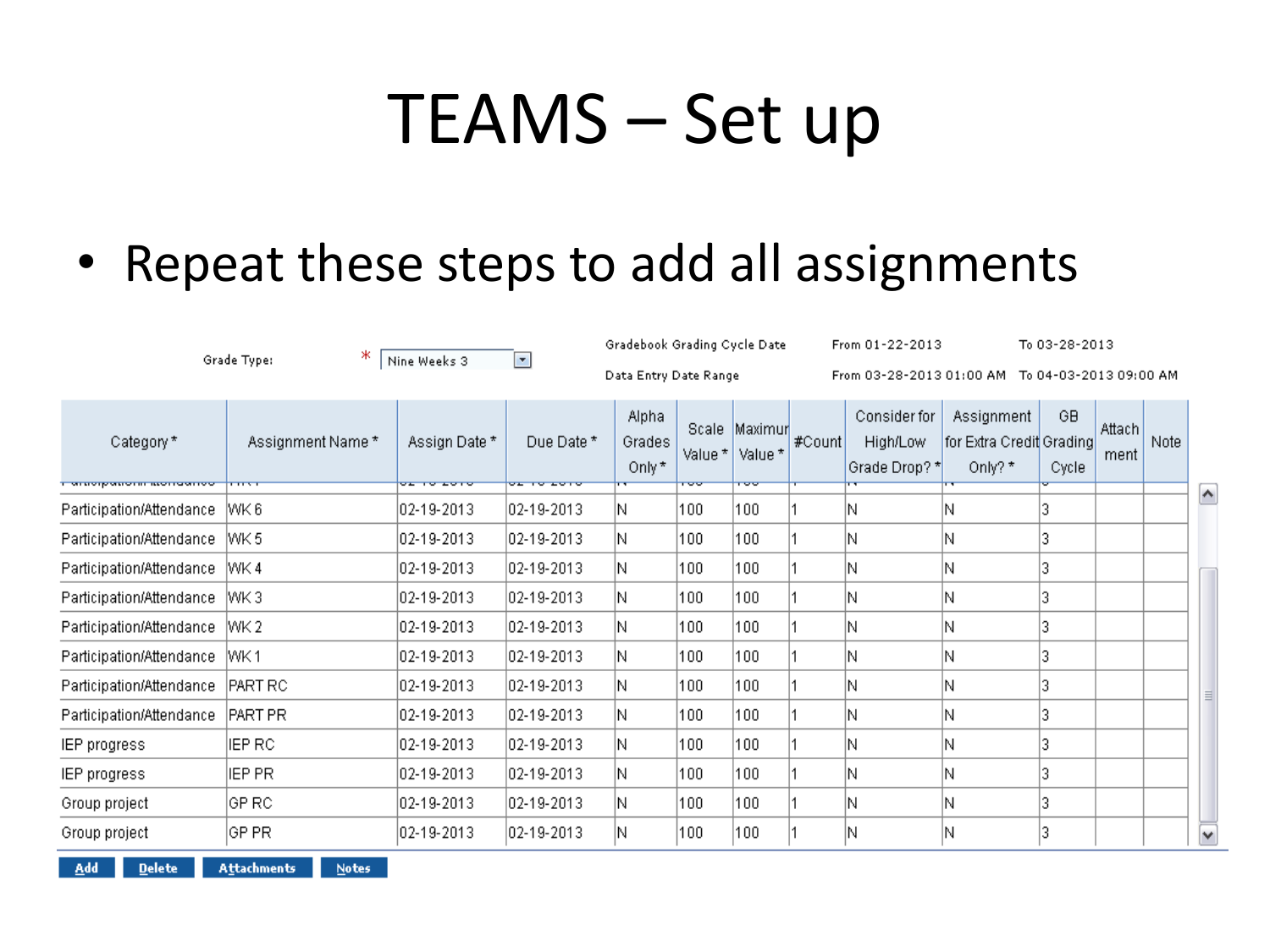• To add grades to your gradebook, click "Teacher Menu" at the top, then select "Enter Classroom Grading"

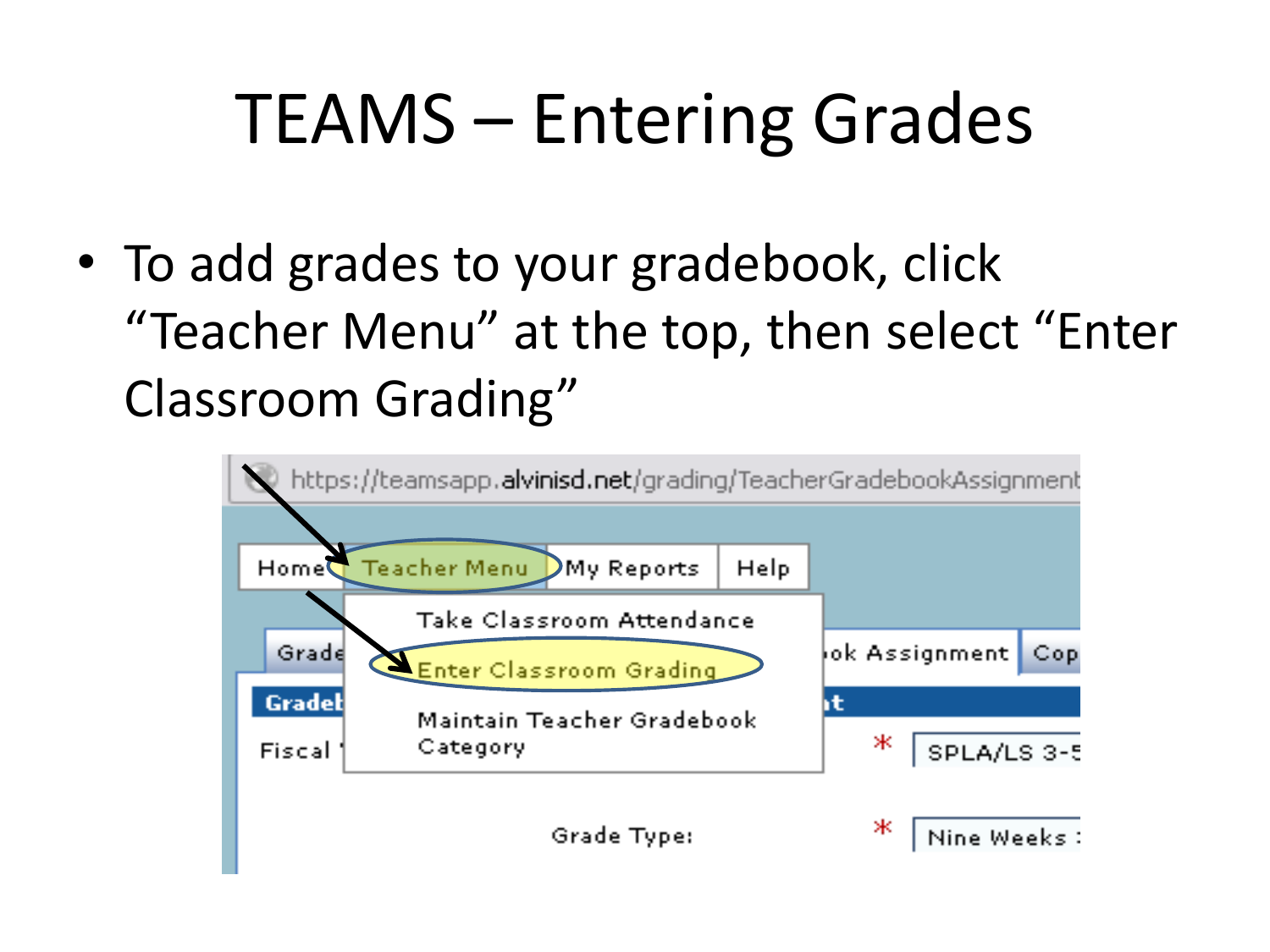#### Section Grading Search Results - - Mozilla Firefox

@https://teamsapp.a<mark>lvinisd.net/</mark>grading/EntryPointSectionGradingSearchResultsAction.do?fromMenu=Teacher+Menu&selected+drop+down+menus=Teacher+Menu%2CMy+Reports&Jump+Direction=Forward+Jump&toModule=grading&web+module+jum

Teacher Menu | My Reports | Help Home

| <b>Course Section List</b> |     |                      |                          |                          |                      |                |                |                     |                                                                                                                                                                                                                                                                                                                                                                                                                                                                                            |        |
|----------------------------|-----|----------------------|--------------------------|--------------------------|----------------------|----------------|----------------|---------------------|--------------------------------------------------------------------------------------------------------------------------------------------------------------------------------------------------------------------------------------------------------------------------------------------------------------------------------------------------------------------------------------------------------------------------------------------------------------------------------------------|--------|
| Filter By:   S2            |     |                      |                          |                          |                      |                |                |                     |                                                                                                                                                                                                                                                                                                                                                                                                                                                                                            |        |
| <b>Course Sections</b>     |     |                      |                          |                          |                      |                |                |                     |                                                                                                                                                                                                                                                                                                                                                                                                                                                                                            |        |
| Sort   Clear               |     | Sorted by: (default) |                          |                          |                      |                |                |                     |                                                                                                                                                                                                                                                                                                                                                                                                                                                                                            |        |
| Campus                     | Cal | Finalize             | Description              | Course                   | Section              | Term           | Period         | Day                 | Parent/Child                                                                                                                                                                                                                                                                                                                                                                                                                                                                               |        |
|                            | ᆀ   | ᆀ                    | $\vert \mathbf{v} \vert$ | $\vert \mathbf{v} \vert$ | $\blacktriangledown$ | $\pmb{\nabla}$ | $\overline{ }$ | $\vert \cdot \vert$ | $\overline{\mathbf{v}}$                                                                                                                                                                                                                                                                                                                                                                                                                                                                    | IV.    |
| 110                        |     |                      | Homeroom                 | HR SP ED                 | LS <sub>2</sub>      | S1, S2         | ATT            |                     |                                                                                                                                                                                                                                                                                                                                                                                                                                                                                            |        |
| 110                        |     |                      | Homeroom                 | HR SP ED                 | $LS$ 1-5             | S1, S2         | ATT            |                     |                                                                                                                                                                                                                                                                                                                                                                                                                                                                                            |        |
| 110                        |     |                      | Homeroom                 | HR SP ED                 | LS KG                | S1, S2         | AΤΤ            |                     |                                                                                                                                                                                                                                                                                                                                                                                                                                                                                            |        |
| 110                        |     |                      | Fund. of ELA             | <b>SPLA</b>              | LS 3-5               | S1, S2         | LA             |                     |                                                                                                                                                                                                                                                                                                                                                                                                                                                                                            |        |
| 110                        |     |                      | Fund, of Math            | SPMTH                    | $LS$ 1-5             | S1, S2         | MTH            |                     |                                                                                                                                                                                                                                                                                                                                                                                                                                                                                            |        |
| 110                        |     |                      | Fund, of Read            | SPRDG                    | LS03                 | S1, S2         | <b>RDG</b>     |                     |                                                                                                                                                                                                                                                                                                                                                                                                                                                                                            |        |
| 110                        |     |                      | Fund, of Read            | SPRDG                    | LS05                 | S1, S2         | <b>RDG</b>     |                     |                                                                                                                                                                                                                                                                                                                                                                                                                                                                                            |        |
| 110                        |     |                      | Fund, of Read            | SPRDG                    | <b>LSKG</b>          | S1, S2         | <b>RDG</b>     |                     |                                                                                                                                                                                                                                                                                                                                                                                                                                                                                            |        |
| 110                        |     |                      | Fund, of Read            | SPRDG                    | LS02                 | S1, S2         | <b>RDG</b>     |                     |                                                                                                                                                                                                                                                                                                                                                                                                                                                                                            |        |
| 110                        |     |                      | Fund, of Read            | SPRDG                    | LS04                 | \$1, \$2       | RDG.           |                     |                                                                                                                                                                                                                                                                                                                                                                                                                                                                                            |        |
| 110                        |     |                      | Fund, of Sci             | SPSCI                    | $LS$ 1-5             | $\$1, \$2$     | SCI            |                     |                                                                                                                                                                                                                                                                                                                                                                                                                                                                                            |        |
| 110                        |     |                      | Fund, of Soc St          | SPSST                    | $LS$ 1-5             | S1, S2         | SST            |                     |                                                                                                                                                                                                                                                                                                                                                                                                                                                                                            | $\vee$ |
|                            |     |                      |                          |                          |                      |                |                |                     | $\blacksquare$ $\blacksquare$ $\blacksquare$ $\blacksquare$ $\blacksquare$ $\blacksquare$ $\blacksquare$ $\blacksquare$ $\blacksquare$ $\blacksquare$ $\blacksquare$ $\blacksquare$ $\blacksquare$ $\blacksquare$ $\blacksquare$ $\blacksquare$ $\blacksquare$ $\blacksquare$ $\blacksquare$ $\blacksquare$ $\blacksquare$ $\blacksquare$ $\blacksquare$ $\blacksquare$ $\blacksquare$ $\blacksquare$ $\blacksquare$ $\blacksquare$ $\blacksquare$ $\blacksquare$ $\blacksquare$ $\blacks$ |        |

Select

#### EAMS Sign<br>Out

 $\Box$ e $\overline{X}$ 

record count: 12 of 12

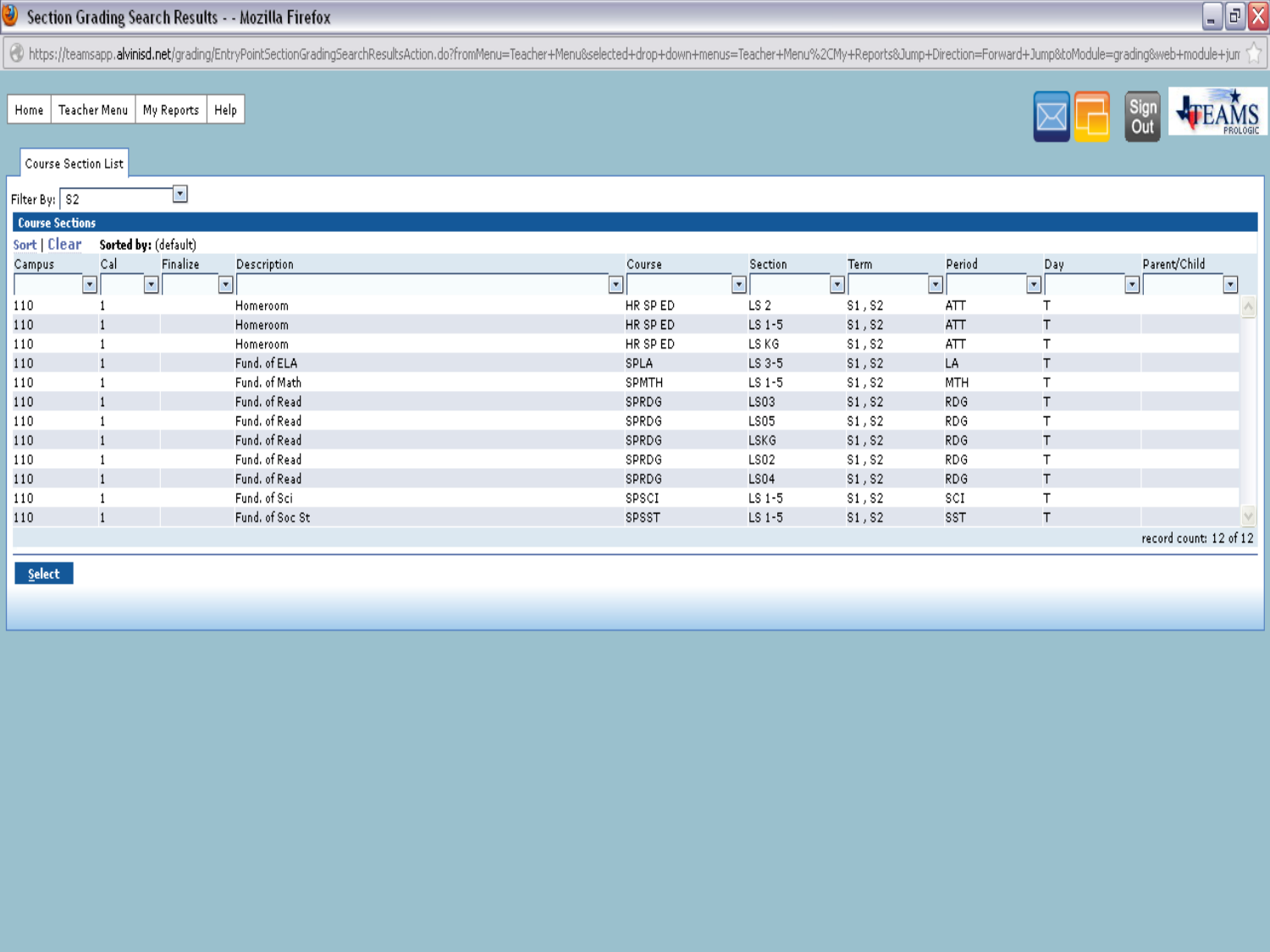#### • Double click on a class

| <b>Course Section List</b><br>$\overline{\phantom{a}}$<br>Filter By: $ 82 $<br><b>Course Sections</b><br>Sort   Clear<br>Sorted by: (default)<br>Cal<br>Finalize<br>Description<br>Period<br>Day<br>Campus<br>Course<br>Section<br>Term<br>$\vert \cdot \vert$<br>$\vert \cdot \vert$<br>$\mathbf{v}$<br>$\boldsymbol{\tau}$<br>$\blacktriangledown$<br>$\vert \cdot \vert$<br>$\vert \cdot \vert$<br>$\mathbf{v}$<br>110<br>HR SP ED<br>LS <sub>2</sub><br>S1, S2<br>ATT<br>Homeroom<br>110<br>$\mathbf{1}$<br>HR SP ED<br>Τ<br>$LS$ $1-5$<br>ATT<br>Homeroom<br>S1, S2<br>T<br>HR SP ED<br>LS KG<br>ATT<br>110<br>Homeroom.<br>S1, S2<br>1<br>T<br>Fund. of ELA<br>110<br><b>SPLA</b><br>LS 3-5<br>LA.<br>1<br>S1, S2<br>Fund, of Math<br>T<br>110<br>SPMTH<br>S1, S2<br><b>MTH</b><br>$LS$ 1-5<br>Fund, of Read<br>110<br>SPRDG<br>RDG.<br>т<br>LS03<br>S1, S2<br>$\mathbf{1}$<br>Fund, of Read<br>T<br>110<br>SPRDG<br>S1, S2<br>RDG<br>LS05<br>Fund, of Read<br>110<br>Τ<br>SPRDG<br>RDG.<br><b>LSKG</b><br>S1, S2<br>Fund, of Read<br>T<br>SPRDG<br>110<br>LS02<br>S1, S2<br><b>RDG</b><br>Fund, of Read<br>Τ<br>110<br>SPRDG<br>LS04<br>S1, S2<br>RDG.<br>$\mathbf{1}$<br>Fund, of Sci<br>T<br>SPSCI<br>$LS$ $1-5$<br>SCI<br>110<br>S1, S2<br>T<br>Fund, of Soc St<br>SST<br>110<br>SPSST<br>$LS$ $1-5$<br>S1, S2 | Home | Teacher Menu | My Reports | Help |  |  |  |
|--------------------------------------------------------------------------------------------------------------------------------------------------------------------------------------------------------------------------------------------------------------------------------------------------------------------------------------------------------------------------------------------------------------------------------------------------------------------------------------------------------------------------------------------------------------------------------------------------------------------------------------------------------------------------------------------------------------------------------------------------------------------------------------------------------------------------------------------------------------------------------------------------------------------------------------------------------------------------------------------------------------------------------------------------------------------------------------------------------------------------------------------------------------------------------------------------------------------------------------------------------------------------------------------------------------------------|------|--------------|------------|------|--|--|--|
|                                                                                                                                                                                                                                                                                                                                                                                                                                                                                                                                                                                                                                                                                                                                                                                                                                                                                                                                                                                                                                                                                                                                                                                                                                                                                                                          |      |              |            |      |  |  |  |
|                                                                                                                                                                                                                                                                                                                                                                                                                                                                                                                                                                                                                                                                                                                                                                                                                                                                                                                                                                                                                                                                                                                                                                                                                                                                                                                          |      |              |            |      |  |  |  |
|                                                                                                                                                                                                                                                                                                                                                                                                                                                                                                                                                                                                                                                                                                                                                                                                                                                                                                                                                                                                                                                                                                                                                                                                                                                                                                                          |      |              |            |      |  |  |  |
|                                                                                                                                                                                                                                                                                                                                                                                                                                                                                                                                                                                                                                                                                                                                                                                                                                                                                                                                                                                                                                                                                                                                                                                                                                                                                                                          |      |              |            |      |  |  |  |
|                                                                                                                                                                                                                                                                                                                                                                                                                                                                                                                                                                                                                                                                                                                                                                                                                                                                                                                                                                                                                                                                                                                                                                                                                                                                                                                          |      |              |            |      |  |  |  |
|                                                                                                                                                                                                                                                                                                                                                                                                                                                                                                                                                                                                                                                                                                                                                                                                                                                                                                                                                                                                                                                                                                                                                                                                                                                                                                                          |      |              |            |      |  |  |  |
|                                                                                                                                                                                                                                                                                                                                                                                                                                                                                                                                                                                                                                                                                                                                                                                                                                                                                                                                                                                                                                                                                                                                                                                                                                                                                                                          |      |              |            |      |  |  |  |
|                                                                                                                                                                                                                                                                                                                                                                                                                                                                                                                                                                                                                                                                                                                                                                                                                                                                                                                                                                                                                                                                                                                                                                                                                                                                                                                          |      |              |            |      |  |  |  |
|                                                                                                                                                                                                                                                                                                                                                                                                                                                                                                                                                                                                                                                                                                                                                                                                                                                                                                                                                                                                                                                                                                                                                                                                                                                                                                                          |      |              |            |      |  |  |  |
|                                                                                                                                                                                                                                                                                                                                                                                                                                                                                                                                                                                                                                                                                                                                                                                                                                                                                                                                                                                                                                                                                                                                                                                                                                                                                                                          |      |              |            |      |  |  |  |
|                                                                                                                                                                                                                                                                                                                                                                                                                                                                                                                                                                                                                                                                                                                                                                                                                                                                                                                                                                                                                                                                                                                                                                                                                                                                                                                          |      |              |            |      |  |  |  |
|                                                                                                                                                                                                                                                                                                                                                                                                                                                                                                                                                                                                                                                                                                                                                                                                                                                                                                                                                                                                                                                                                                                                                                                                                                                                                                                          |      |              |            |      |  |  |  |
|                                                                                                                                                                                                                                                                                                                                                                                                                                                                                                                                                                                                                                                                                                                                                                                                                                                                                                                                                                                                                                                                                                                                                                                                                                                                                                                          |      |              |            |      |  |  |  |
|                                                                                                                                                                                                                                                                                                                                                                                                                                                                                                                                                                                                                                                                                                                                                                                                                                                                                                                                                                                                                                                                                                                                                                                                                                                                                                                          |      |              |            |      |  |  |  |
|                                                                                                                                                                                                                                                                                                                                                                                                                                                                                                                                                                                                                                                                                                                                                                                                                                                                                                                                                                                                                                                                                                                                                                                                                                                                                                                          |      |              |            |      |  |  |  |
|                                                                                                                                                                                                                                                                                                                                                                                                                                                                                                                                                                                                                                                                                                                                                                                                                                                                                                                                                                                                                                                                                                                                                                                                                                                                                                                          |      |              |            |      |  |  |  |
|                                                                                                                                                                                                                                                                                                                                                                                                                                                                                                                                                                                                                                                                                                                                                                                                                                                                                                                                                                                                                                                                                                                                                                                                                                                                                                                          |      |              |            |      |  |  |  |
|                                                                                                                                                                                                                                                                                                                                                                                                                                                                                                                                                                                                                                                                                                                                                                                                                                                                                                                                                                                                                                                                                                                                                                                                                                                                                                                          |      |              |            |      |  |  |  |
|                                                                                                                                                                                                                                                                                                                                                                                                                                                                                                                                                                                                                                                                                                                                                                                                                                                                                                                                                                                                                                                                                                                                                                                                                                                                                                                          |      |              |            |      |  |  |  |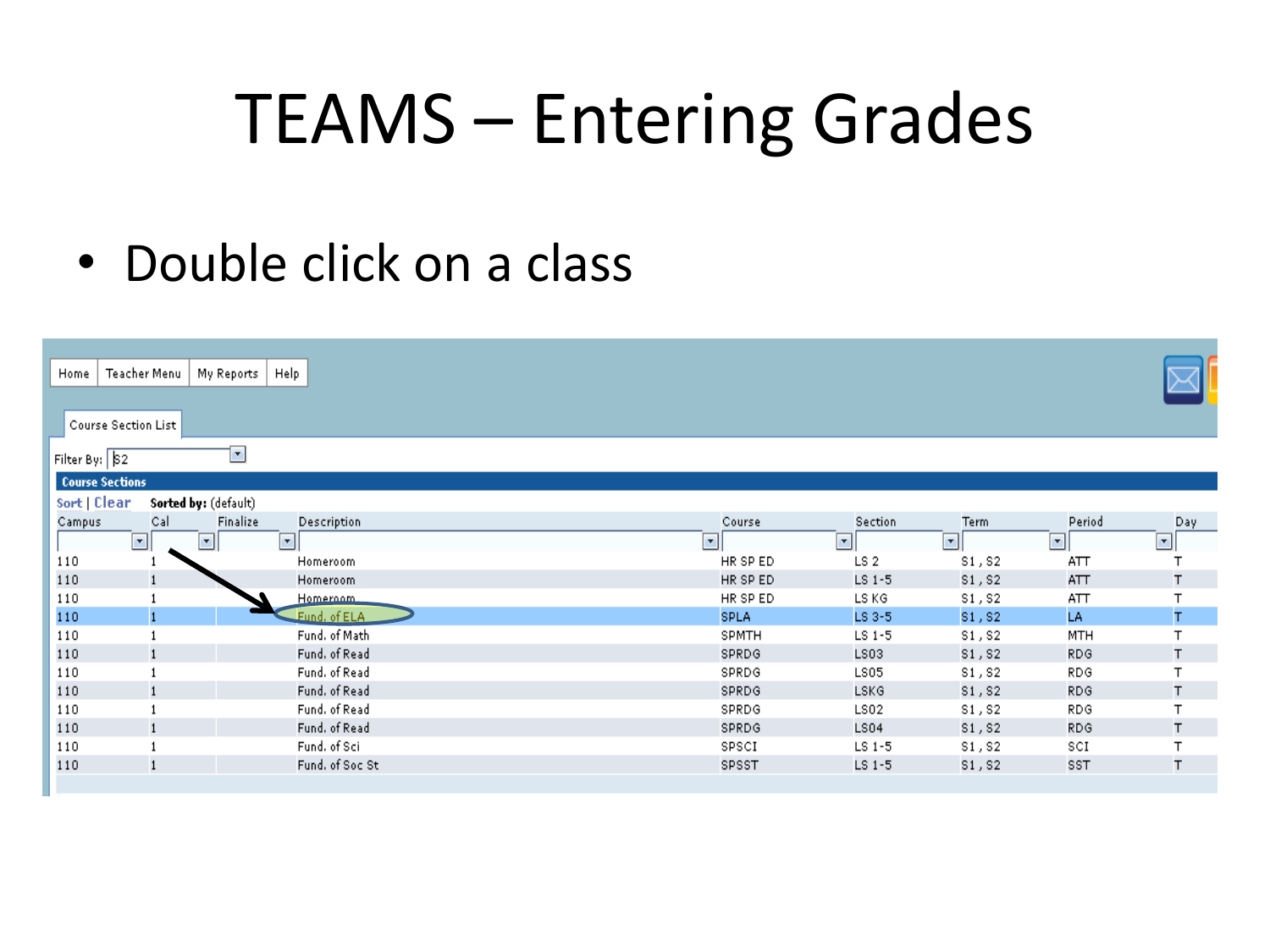| Section Report Card Grades - - Mozilla Firefox                                                                                                                                 |                                                             |                                                                                  |                                                                      |                                                                              |                                                                       |                                                                             |                                                             | <u>L FR</u>                                                                      |
|--------------------------------------------------------------------------------------------------------------------------------------------------------------------------------|-------------------------------------------------------------|----------------------------------------------------------------------------------|----------------------------------------------------------------------|------------------------------------------------------------------------------|-----------------------------------------------------------------------|-----------------------------------------------------------------------------|-------------------------------------------------------------|----------------------------------------------------------------------------------|
| https://teamsapp.alvinisd.net/grading/SectionGradingSearchResultsSelectAction.do                                                                                               |                                                             |                                                                                  |                                                                      |                                                                              |                                                                       |                                                                             |                                                             |                                                                                  |
| Teacher Menu   My Reports   Help<br>Home                                                                                                                                       |                                                             |                                                                                  |                                                                      |                                                                              |                                                                       |                                                                             |                                                             | Sign<br>Out                                                                      |
| $\overline{\phantom{a}}$<br>SPLA/LS 3-5 - Fund. of ELA - S1, S2 - T/LA                                                                                                         |                                                             |                                                                                  |                                                                      |                                                                              |                                                                       |                                                                             | Monaghan, Heather                                           |                                                                                  |
| Report Card Progress Credit<br>NW <sub>2</sub><br>NW3<br>NW <sub>4</sub><br>NW1                                                                                                |                                                             |                                                                                  |                                                                      |                                                                              |                                                                       |                                                                             |                                                             |                                                                                  |
| #<br>Local ID<br><b>Student Name</b><br> G L  SCH                                                                                                                              | Avg<br>$\blacktriangle \quad \Box \quad \blacktriangledown$ | WK <sub>3</sub><br>$\blacktriangle \quad \Box \quad \blacktriangledown$<br>100x1 | WK4<br>$\blacktriangle \quad \Box \quad \blacktriangledown$<br>100x1 | <b>WK 5</b><br>$\blacktriangle \quad \Box \quad \blacktriangledown$<br>100x1 | WK 6<br>$\blacktriangle \quad \Box \quad \blacktriangledown$<br>100x1 | <b>WK7</b><br>$\blacktriangle \quad \Box \quad \blacktriangledown$<br>100x1 | WK8<br>$\blacktriangle \boxdot \blacktriangledown$<br>100x1 | WK <sub>9</sub><br>$\blacktriangle \quad \Box \quad \blacktriangledown$<br>100x1 |
| $\mathsf{All}$                                                                                                                                                                 |                                                             | Participat<br>Feb 19                                                             | Participat<br>Feb 19                                                 | Participat<br>Feb 19                                                         | Participat<br>Feb 19                                                  | Participat<br>Feb 19                                                        | Participat<br>Feb 19                                        | Participat<br>Feb 19                                                             |
| Class Average                                                                                                                                                                  |                                                             | 98.7                                                                             | 98.1                                                                 |                                                                              |                                                                       |                                                                             |                                                             |                                                                                  |
| <b>Scheduled Students With Ownership</b>                                                                                                                                       |                                                             |                                                                                  |                                                                      |                                                                              |                                                                       |                                                                             |                                                             |                                                                                  |
| nacho, Jesus<br>05 110 0 S G P                                                                                                                                                 | 85                                                          | 100                                                                              | 100                                                                  |                                                                              |                                                                       |                                                                             |                                                             |                                                                                  |
| $\frac{1}{2}$ $\frac{1}{6}$ $\frac{1}{6}$ $\frac{1}{7}$ $\frac{1}{6}$ $\frac{1}{7}$<br><b>Julian</b><br>$\vert$ 02 $\vert$ 110 $\vert$ D $\vert$ S $\vert$ G $\vert$ P $\vert$ | 89                                                          | 95                                                                               | 95                                                                   |                                                                              |                                                                       |                                                                             |                                                             |                                                                                  |
| son Alexander<br> 02 110 0 S G P                                                                                                                                               | 87                                                          | 100                                                                              | 100                                                                  |                                                                              |                                                                       |                                                                             |                                                             |                                                                                  |
| <b>Patrick</b><br>$\left  02\right  110\left  \mathbf{D}\right  \mathbf{S}\left  \mathbf{G}\right  \mathbf{P}\right $                                                          | 97                                                          | 100                                                                              | 100                                                                  |                                                                              |                                                                       |                                                                             |                                                             |                                                                                  |
| 03 110 0 S G P <br>Jerry Dean Petty                                                                                                                                            | 90 <sub>1</sub>                                             | 95                                                                               | 95                                                                   |                                                                              |                                                                       |                                                                             |                                                             |                                                                                  |
| $\left  02\right  110\left  \mathbf{D}\right  \mathbf{S}\left  \mathbf{G}\right  \mathbf{P}\right $<br>amien Aaron                                                             | 91                                                          | 100                                                                              | 95                                                                   |                                                                              |                                                                       |                                                                             |                                                             |                                                                                  |
| nathan Luis<br> 04 110 0 S G P                                                                                                                                                 | 96                                                          | 100                                                                              | 100                                                                  |                                                                              |                                                                       |                                                                             |                                                             |                                                                                  |
| $\overline{8}$<br>$ 05 110 $ D $ S $ G $ P $<br>Lee                                                                                                                            | 97                                                          | 100                                                                              | 100                                                                  |                                                                              |                                                                       |                                                                             |                                                             |                                                                                  |
| <b>Dropped Students With Ownership</b>                                                                                                                                         |                                                             |                                                                                  |                                                                      |                                                                              |                                                                       |                                                                             |                                                             |                                                                                  |
| None                                                                                                                                                                           |                                                             |                                                                                  |                                                                      |                                                                              |                                                                       |                                                                             |                                                             |                                                                                  |
| <b>Scheduled Students Without Ownership</b>                                                                                                                                    |                                                             |                                                                                  |                                                                      |                                                                              |                                                                       |                                                                             |                                                             |                                                                                  |
| None                                                                                                                                                                           |                                                             |                                                                                  |                                                                      |                                                                              |                                                                       |                                                                             |                                                             |                                                                                  |
| <b>Dropped Students Without Ownership</b>                                                                                                                                      |                                                             |                                                                                  |                                                                      |                                                                              |                                                                       |                                                                             |                                                             |                                                                                  |
| None                                                                                                                                                                           |                                                             |                                                                                  |                                                                      |                                                                              |                                                                       |                                                                             |                                                             |                                                                                  |
|                                                                                                                                                                                | $\overline{\left( \cdot \right)}$                           |                                                                                  |                                                                      |                                                                              |                                                                       |                                                                             | $\mathbb{H}\mathbb{H}$                                      | $\blacktriangleright$                                                            |
| Restore                                                                                                                                                                        | <b>Return to Search Results</b>                             |                                                                                  | <b>Assignments</b><br>Note:                                          |                                                                              | <b>Attendance</b>                                                     |                                                                             |                                                             |                                                                                  |
| <b>Save</b>                                                                                                                                                                    |                                                             |                                                                                  |                                                                      | Reports                                                                      |                                                                       |                                                                             |                                                             |                                                                                  |
|                                                                                                                                                                                |                                                             |                                                                                  |                                                                      |                                                                              |                                                                       |                                                                             |                                                             |                                                                                  |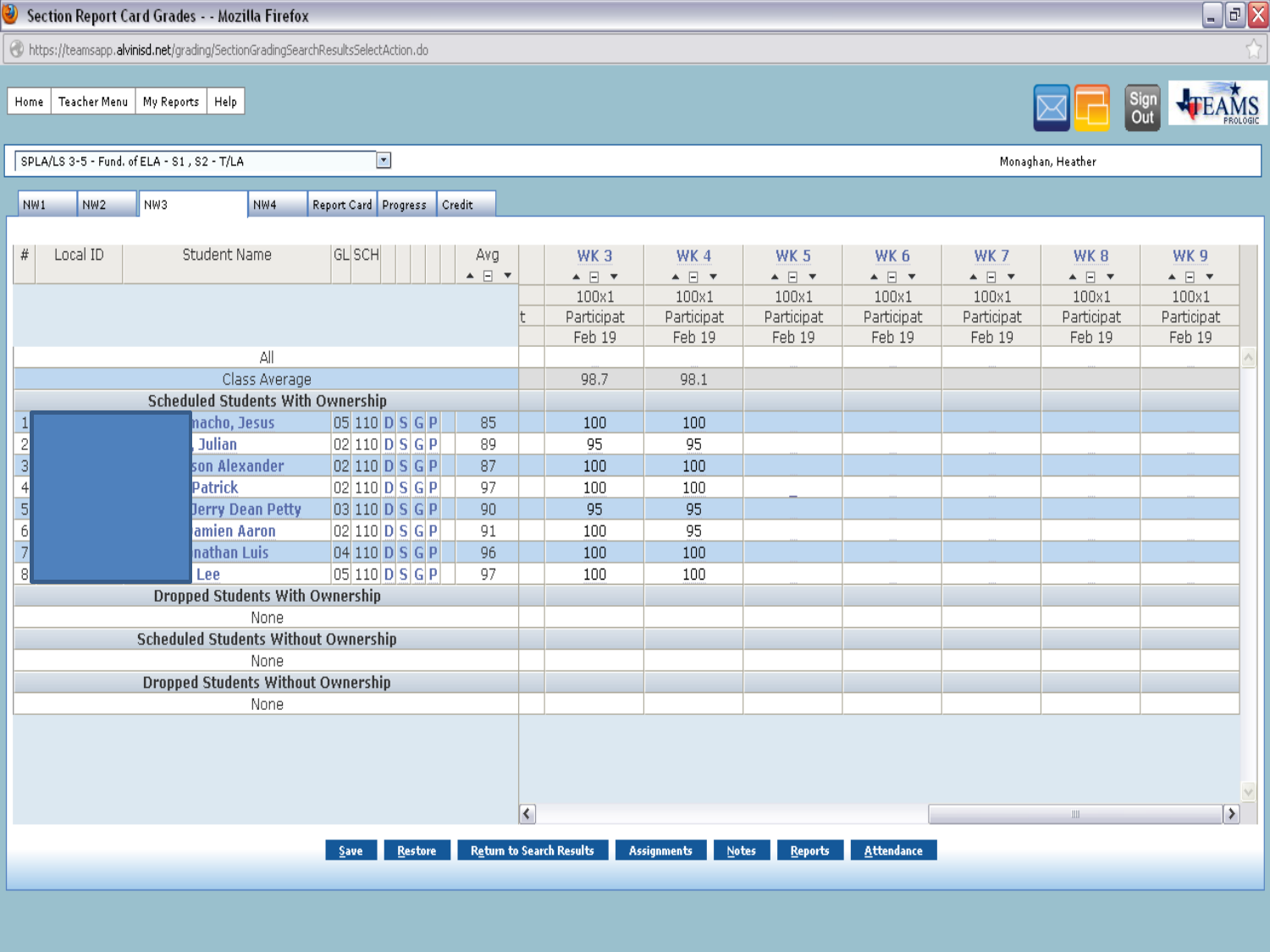• Click on an assignment for a student and type in his/her grade

| $2 - T/LA$                 | $\overline{\phantom{a}}$                     |                                                 |                                                 |                                                |                                                        |                                                 |                                                 | Monaghan, Heather                               |                                    |  |
|----------------------------|----------------------------------------------|-------------------------------------------------|-------------------------------------------------|------------------------------------------------|--------------------------------------------------------|-------------------------------------------------|-------------------------------------------------|-------------------------------------------------|------------------------------------|--|
| NW4                        | Report Card Progress                         | Credit                                          |                                                 |                                                |                                                        |                                                 |                                                 |                                                 |                                    |  |
| ident Name                 | <b>SLISCH</b>                                |                                                 |                                                 |                                                |                                                        |                                                 |                                                 |                                                 |                                    |  |
|                            |                                              | Avg.<br>$\triangle$ $\Box$ $\blacktriangledown$ | WK 3<br>$\triangle$ $\Box$ $\blacktriangledown$ | WK4<br>$\triangle$ $\Box$ $\blacktriangledown$ | <b>WK 5</b><br>$\triangle$ $\Box$ $\blacktriangledown$ | WK 6<br>$\triangle$ $\Box$ $\blacktriangledown$ | WK 7<br>$\triangle$ $\Box$ $\blacktriangledown$ | WK 8<br>$\triangle$ $\Box$ $\blacktriangledown$ | WK 9<br>$\bullet$ $\Box$ $\bullet$ |  |
|                            |                                              |                                                 | $100\times1$                                    | $100\times1$                                   | $100\times1$                                           | 100×1                                           | $100\times1$                                    | $100\times1$                                    | $100\times1$                       |  |
|                            |                                              |                                                 | Participat                                      | Participat                                     | Participat                                             | Participat                                      | Participat                                      | Participat                                      | Participat                         |  |
|                            |                                              |                                                 | Feb 19                                          | Feb 19                                         | Feb 19                                                 | $\blacktriangleright$ Feb 19                    | Feb 19                                          | Feb 19                                          | Feb 19                             |  |
| All                        |                                              |                                                 |                                                 |                                                |                                                        |                                                 |                                                 |                                                 |                                    |  |
| Class Average              |                                              |                                                 | 98.7                                            | 98.1                                           |                                                        |                                                 |                                                 |                                                 |                                    |  |
| ed Students With Ownership |                                              |                                                 |                                                 |                                                |                                                        |                                                 |                                                 |                                                 |                                    |  |
| acho, Jesus I              | $\boxed{05}$ 110 D $\boxed{S}$ $\boxed{G}$ P | 85                                              | 100                                             | 100                                            |                                                        |                                                 |                                                 |                                                 |                                    |  |
| Julian                     | 02  110  D  S  G  P                          | 89                                              | 95                                              | 95                                             |                                                        |                                                 |                                                 |                                                 |                                    |  |

| $32 - T/LA$                | $\blacksquare$                                                                  |                                 |                                                                  |                                                                                              |                                                              |                                                     | Monaghan,                                                                                    |  |
|----------------------------|---------------------------------------------------------------------------------|---------------------------------|------------------------------------------------------------------|----------------------------------------------------------------------------------------------|--------------------------------------------------------------|-----------------------------------------------------|----------------------------------------------------------------------------------------------|--|
| NW4                        | Report Card Progress                                                            | Credit                          |                                                                  |                                                                                              |                                                              |                                                     |                                                                                              |  |
| udent Name                 | <b>GLISCHI</b>                                                                  | Avg<br>$\bullet$ $\Box$ $\star$ | WK <sub>3</sub><br>▲ 日 ▼<br>$100\times1$<br>Participat<br>Feb 19 | WK 4<br>$\blacktriangle$ $\Box$ $\blacktriangledown$<br>$100\times1$<br>Participat<br>Feb 19 | <b>WK 5</b><br>▲ 日 ▼<br>$100\times1$<br>Participat<br>Feb 19 | WK 6<br>▲ 日 ▼<br>$100\times1$<br>Participat<br>Feb. | WK 7<br>$\blacktriangle$ $\Box$ $\blacktriangledown$<br>$100\times1$<br>Participat<br>Feb 19 |  |
| ΑII                        |                                                                                 |                                 |                                                                  |                                                                                              |                                                              |                                                     |                                                                                              |  |
| Class Average              |                                                                                 |                                 | 98.7                                                             | 98.1                                                                                         |                                                              |                                                     |                                                                                              |  |
| ed Students With Ownership |                                                                                 |                                 |                                                                  |                                                                                              |                                                              |                                                     |                                                                                              |  |
| acho, Jesus                | $\overline{05}$ 110 $\overline{D}$ $\overline{S}$ $\overline{G}$ $\overline{P}$ | 85                              | 100                                                              | 100 <sub>1</sub>                                                                             |                                                              |                                                     | 87                                                                                           |  |
| <b>Julian</b>              | $\log$ 110 D $\le$ G P                                                          | 89                              | 95                                                               | 95                                                                                           |                                                              |                                                     |                                                                                              |  |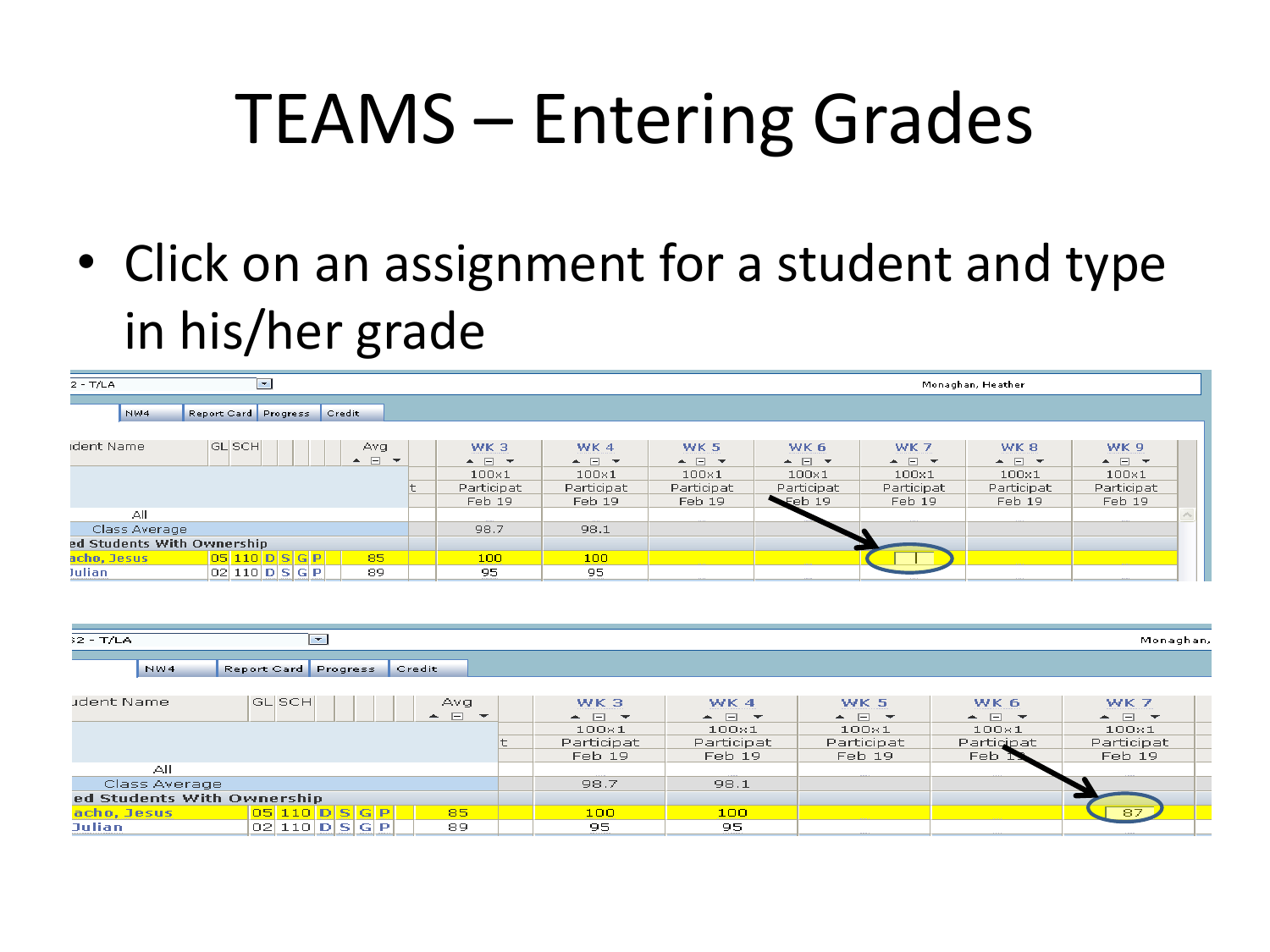• Click "Save" at the bottom

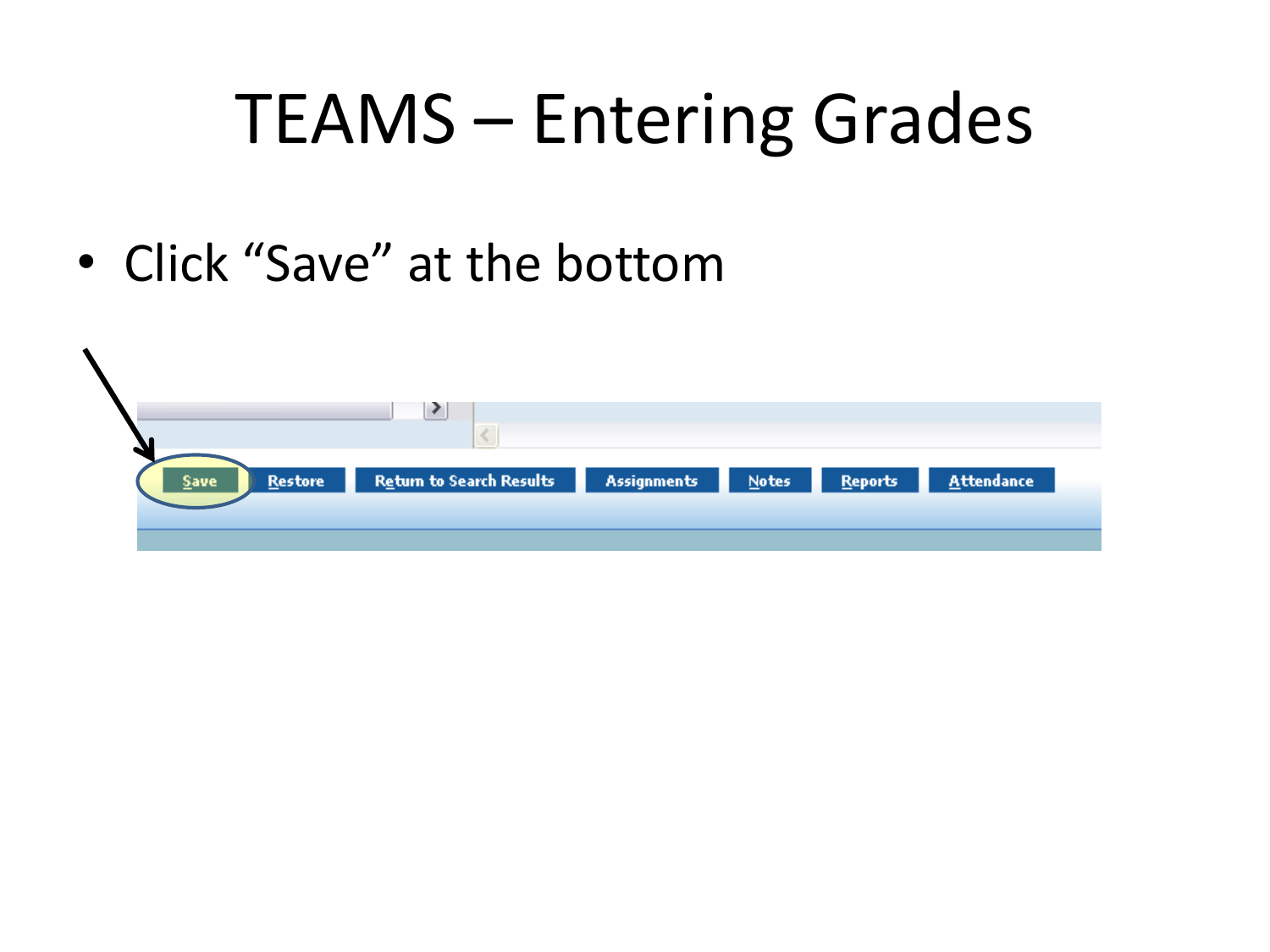• Students in Pre-K, Kindergarten (all subjects), and  $1<sup>st</sup>$  and  $2<sup>nd</sup>$  grade reading do not receive number grades. Instead, you will use Skill Book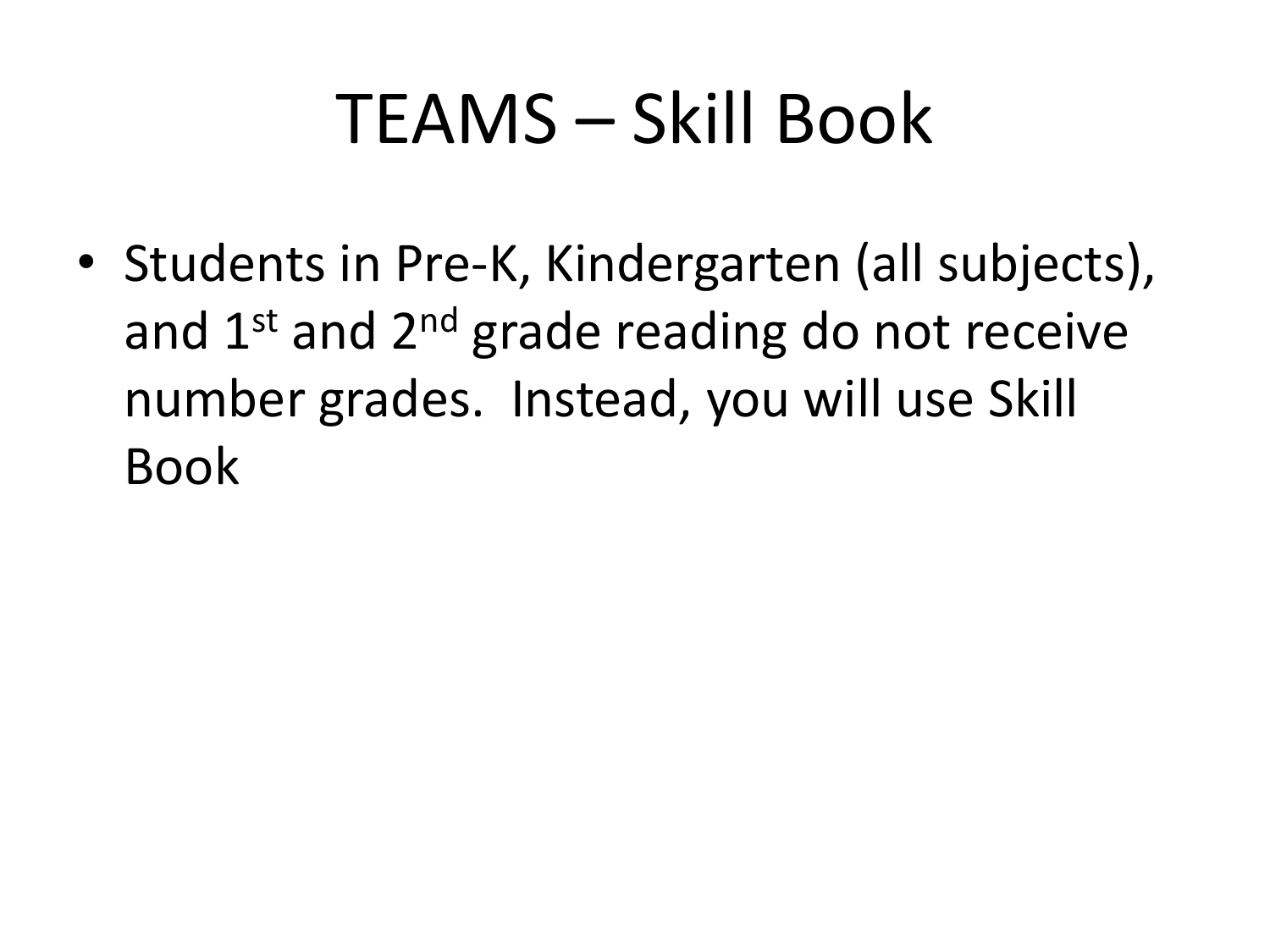• Select the class "Homeroom"

| Home              | Teacher Menu               | My Reports           | Help                           |
|-------------------|----------------------------|----------------------|--------------------------------|
|                   |                            |                      |                                |
|                   | <b>Course Section List</b> |                      |                                |
| Filter By: $ 82 $ |                            | ۰,                   |                                |
|                   | <b>Course Sections</b>     |                      |                                |
| Sort   Clear      |                            | Sorted by: (default) |                                |
| Campus            | Cal                        | Finalize             | Description                    |
|                   | 회                          | 회                    | π.                             |
| 110               |                            |                      | Homeroom                       |
| 110               |                            |                      | He <del>mers</del> em          |
| 110               |                            |                      | Homeroom                       |
| 110               |                            |                      | Fund. of ELA                   |
| 110               |                            |                      | Fund. of Math                  |
| 110               |                            |                      | Fund. of Read<br>Fund. of Read |
| 110<br>110        |                            |                      | Fund. of Read                  |
| 110               |                            |                      | Fund. of Read                  |
| 110               |                            |                      | Fund. of Read                  |
| 110               |                            |                      | Fund, of Sci.                  |
| 110               |                            |                      | Fund, of Soc St.               |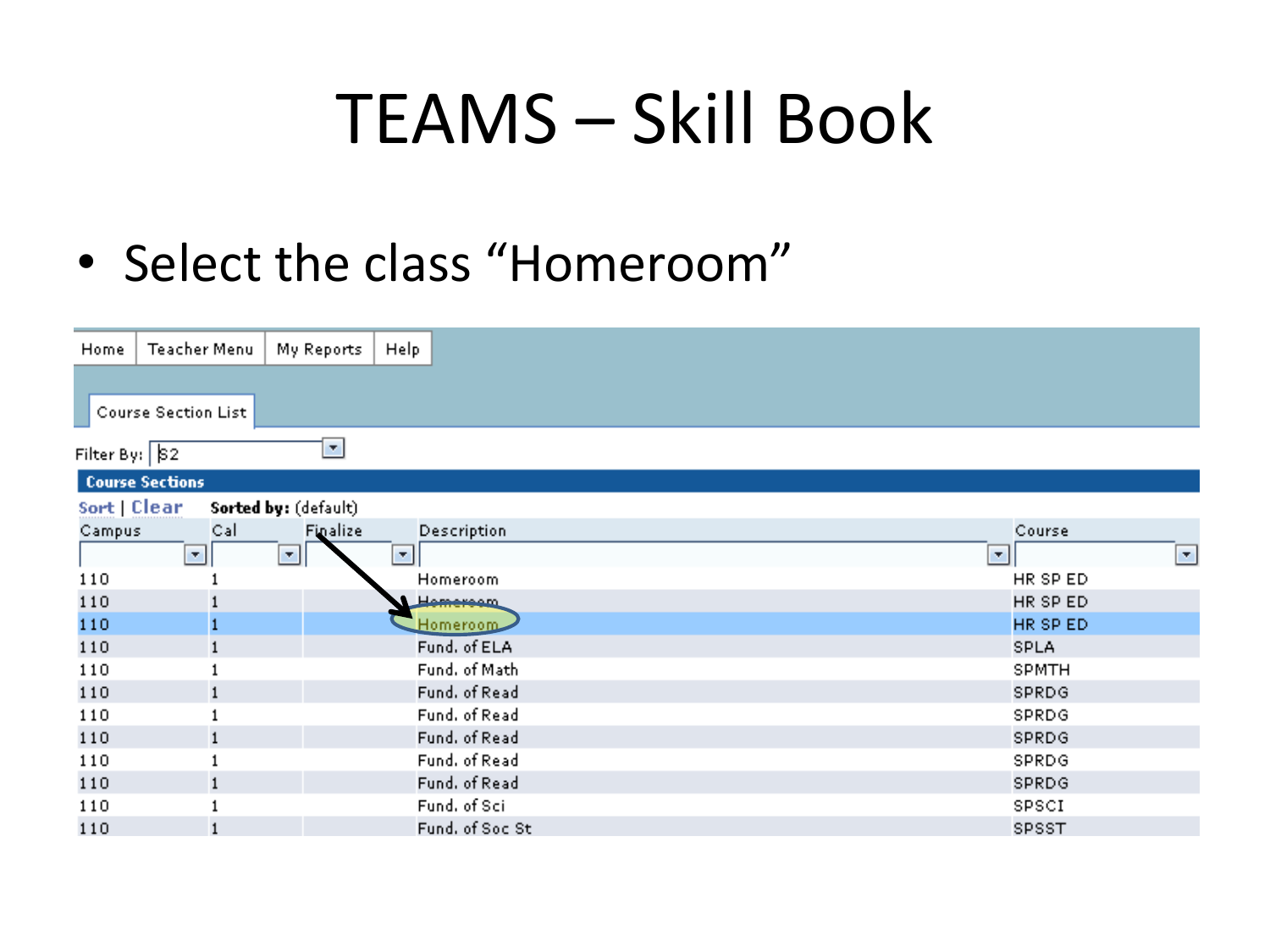• Click "SB"

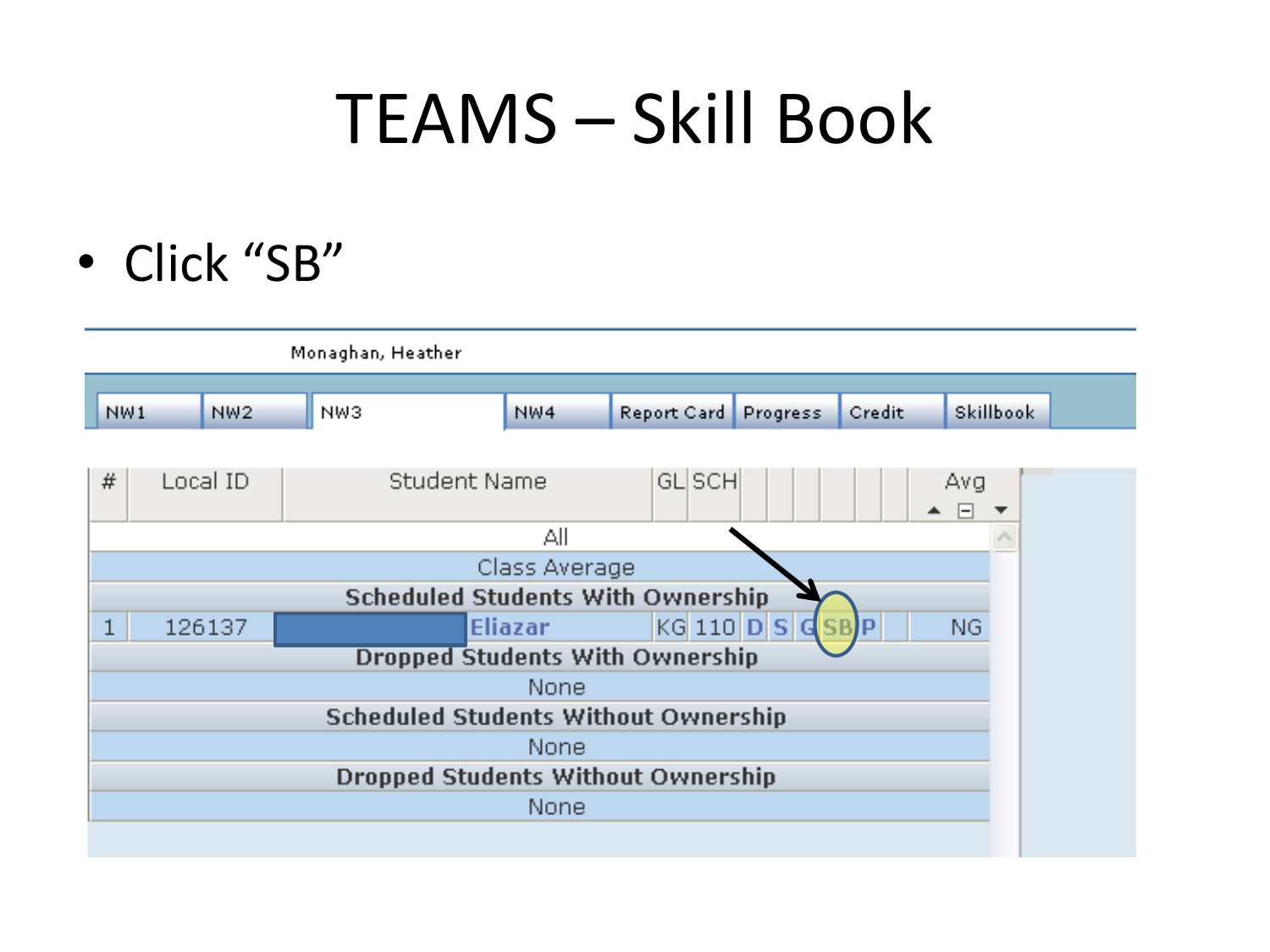• Click the "+" next to "Expand All"

| <b>Ed</b> Expand All            | <b>Show All Grades</b>     | NW3 | <b>NW3 and Calculated Grades</b>  |     |
|---------------------------------|----------------------------|-----|-----------------------------------|-----|
|                                 | Maintain Student SkillBook |     |                                   |     |
|                                 |                            |     | Group/Category/Sub-Category/Skill | NW3 |
| $\blacksquare$ Kindergarten     |                            |     |                                   |     |
| $\boxplus$ $\blacksquare$ Other |                            |     |                                   |     |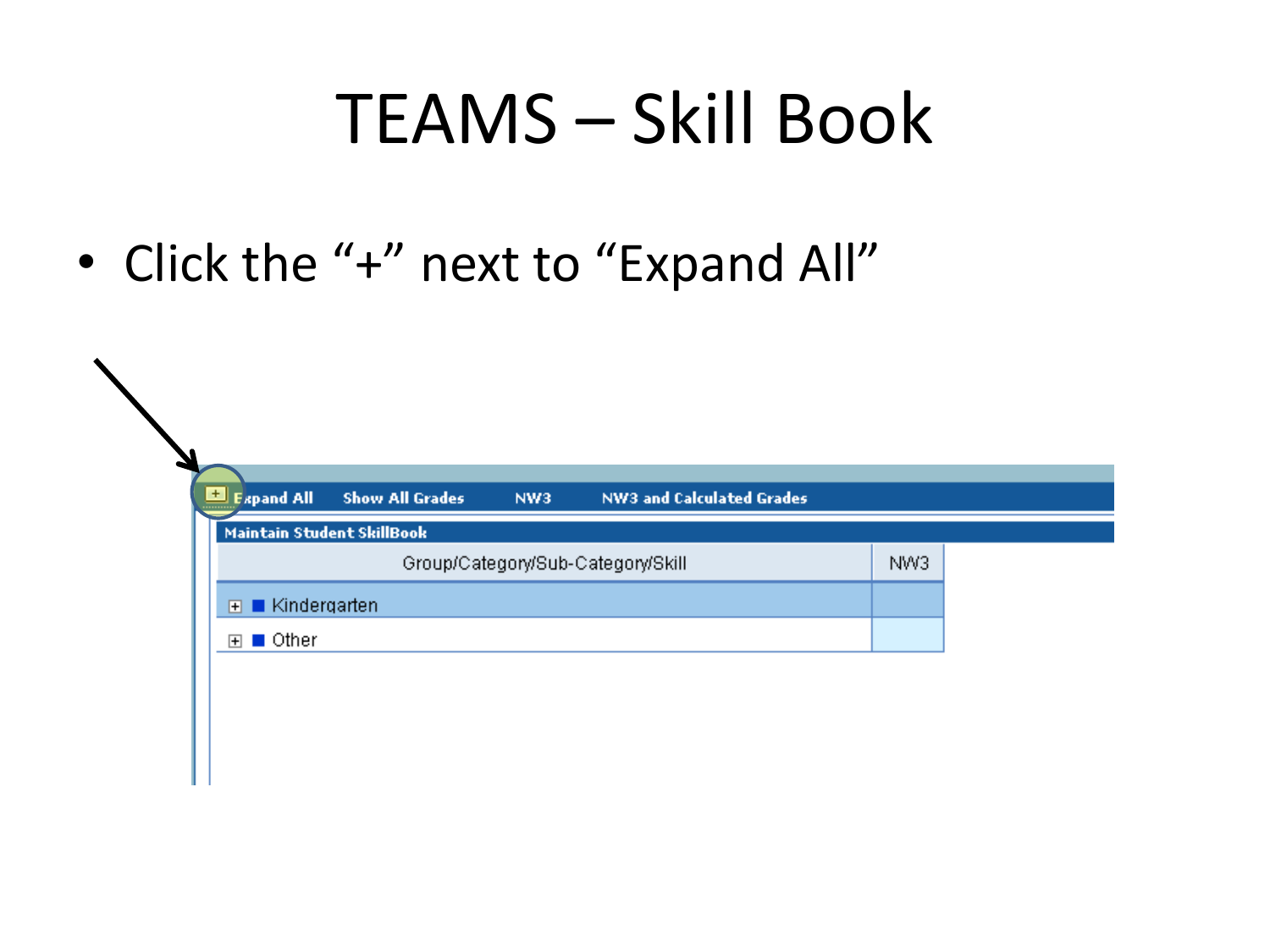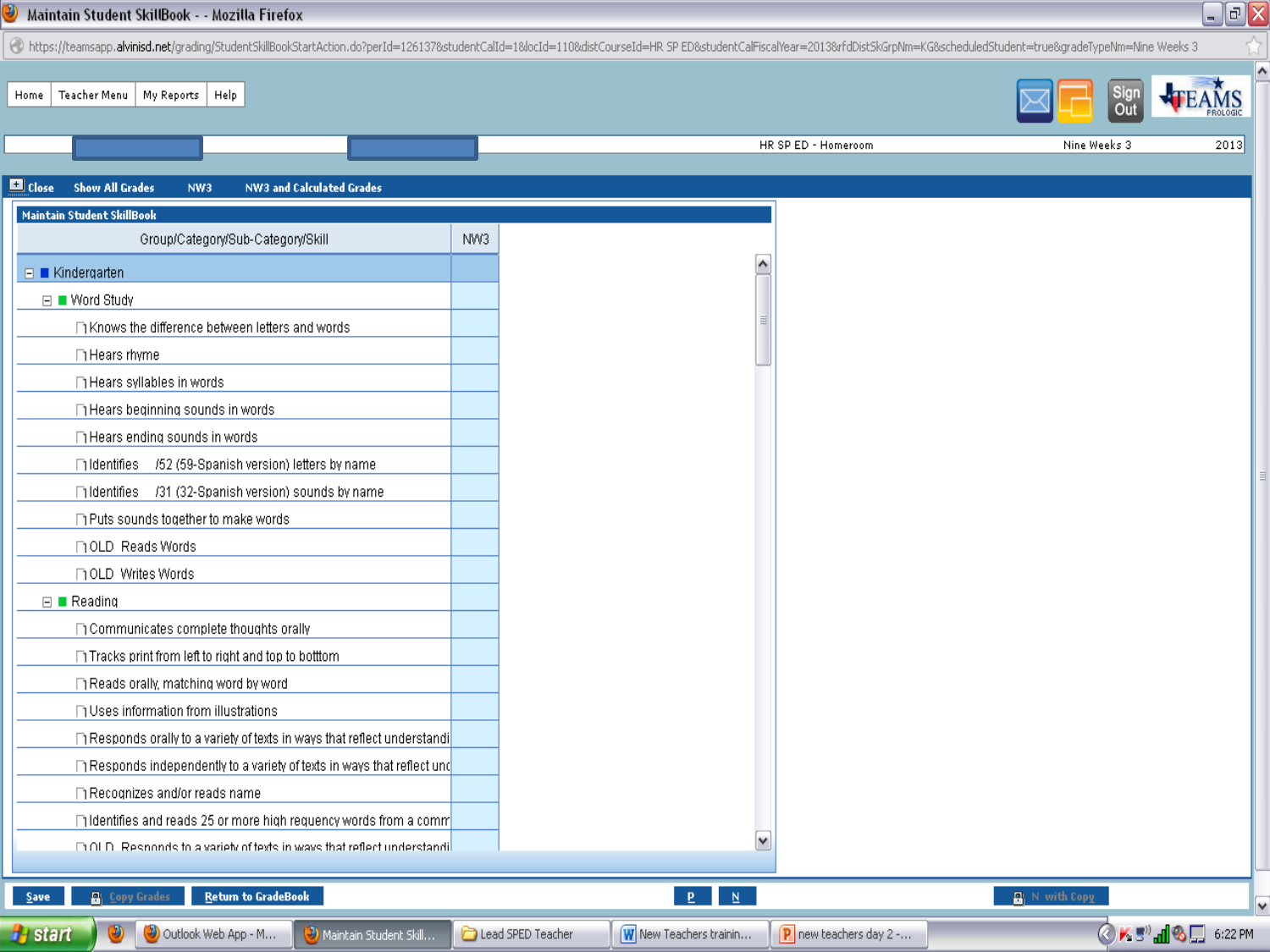• On each line, choose 1 (shows deficiencies), 2 (working towards proficient),or 3 (proficient)

| Home            | <b>Teacher Menu</b><br>My Reports         | Help |                                                  |                 |           |              |  |
|-----------------|-------------------------------------------|------|--------------------------------------------------|-----------------|-----------|--------------|--|
|                 | 126137                                    |      |                                                  | Barrera, Misael |           | HR SP ED - H |  |
| <b>Ed</b> Close | <b>Show All Grades</b>                    | NW3  | <b>NW3 and Calculated Grades</b>                 |                 |           |              |  |
|                 | <b>Maintain Student SkillBook</b>         |      |                                                  |                 |           |              |  |
|                 |                                           |      | Group/Category/Sub-Category/Skill                | NW3             |           |              |  |
| $\boxminus$     | ■ Kindergarten                            |      |                                                  |                 |           | ۸            |  |
|                 | $\Box$ Word Study                         |      |                                                  |                 |           |              |  |
|                 |                                           |      | □ Knows the difference between letters and words |                 |           |              |  |
|                 | <b>Hears</b> rhyme                        |      |                                                  |                 |           |              |  |
|                 | $\Box$ Hears syllables in words           |      |                                                  |                 |           |              |  |
|                 | ∏ Hears beginning sounds in words         |      |                                                  |                 | <b>NA</b> |              |  |
|                 | $\Box$ Hears ending sounds in words       |      |                                                  |                 |           |              |  |
|                 | $\Box$ Identifies                         |      | /52 (59-Spanish version) letters by name         |                 |           |              |  |
|                 | $\Box$ Identifies                         |      | /31 (32-Spanish version) sounds by name          |                 |           |              |  |
|                 | $\Box$ Puts sounds together to make words |      |                                                  |                 |           |              |  |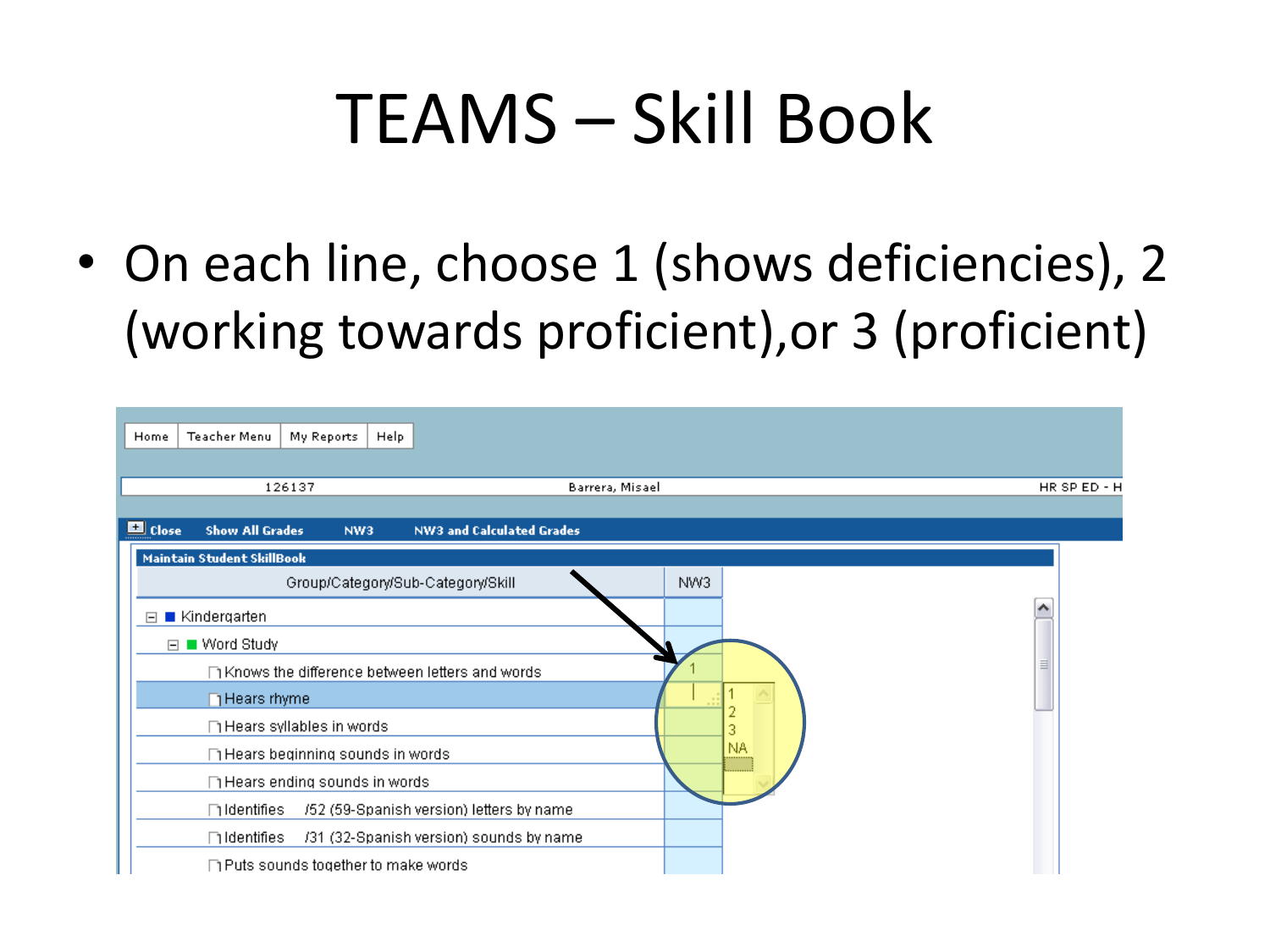• After you've filled in each skill, click "Save" and then "Return to GradeBook" at the bottom

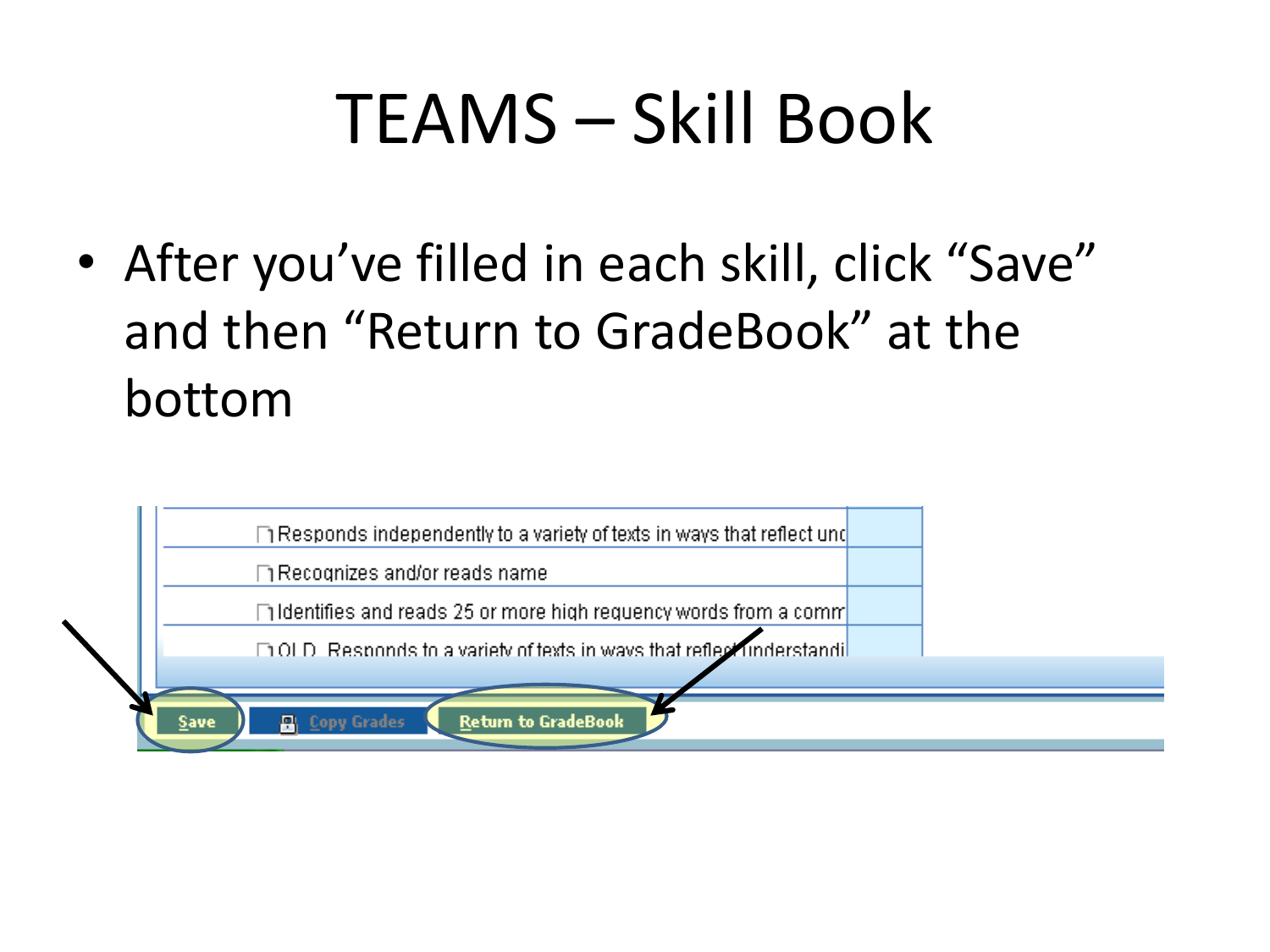# TEAMS – Posting Grades

• After all grades have been entered, click "Save" and then click "Post to Progress Report" or "Post to Report Card"

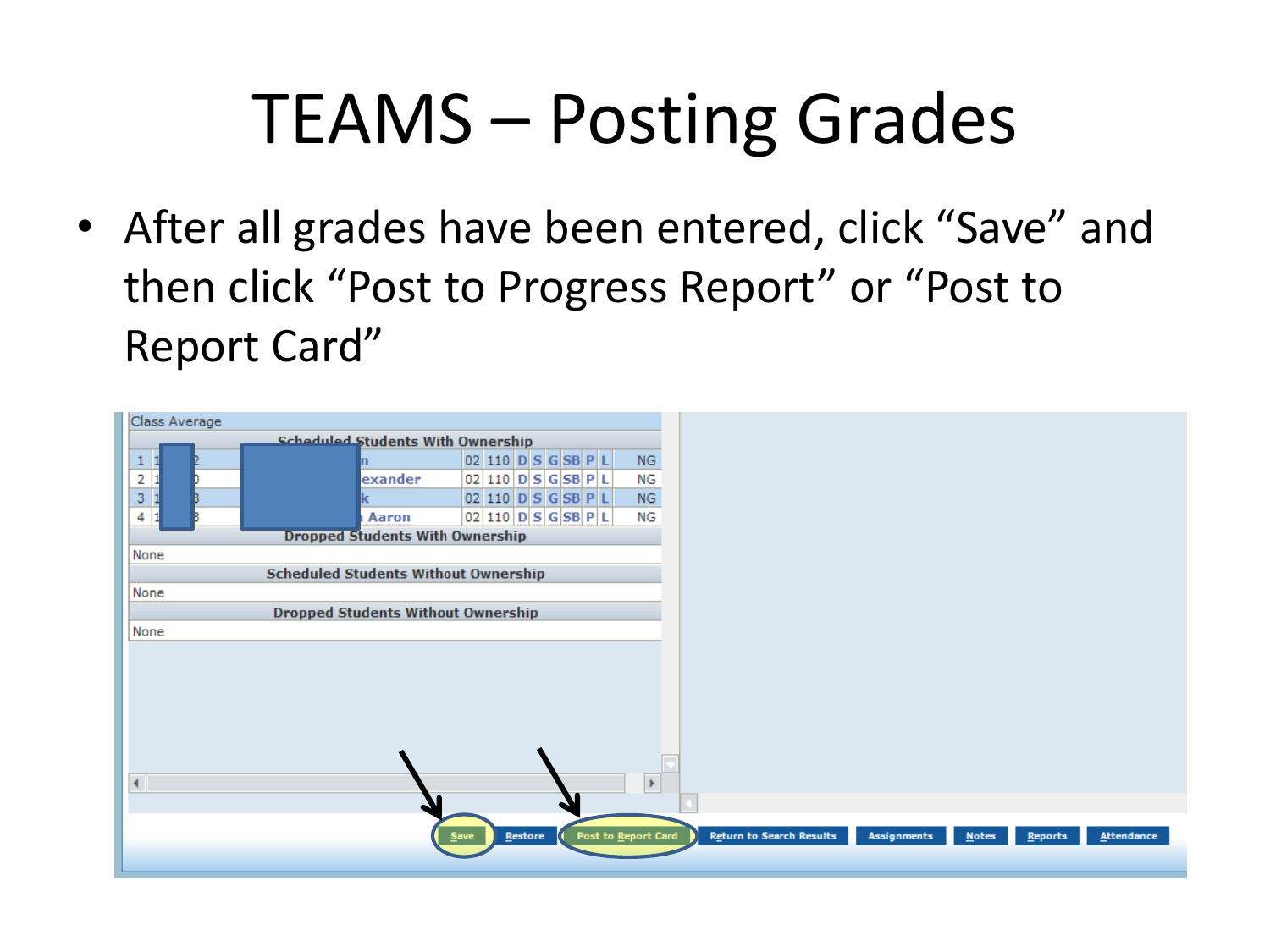# TEAMS – Posting Grades

• After you get the confirmation that grades have been posted, click "Ok", then click "Progress Report" or "Report Card" from the menu at the top.

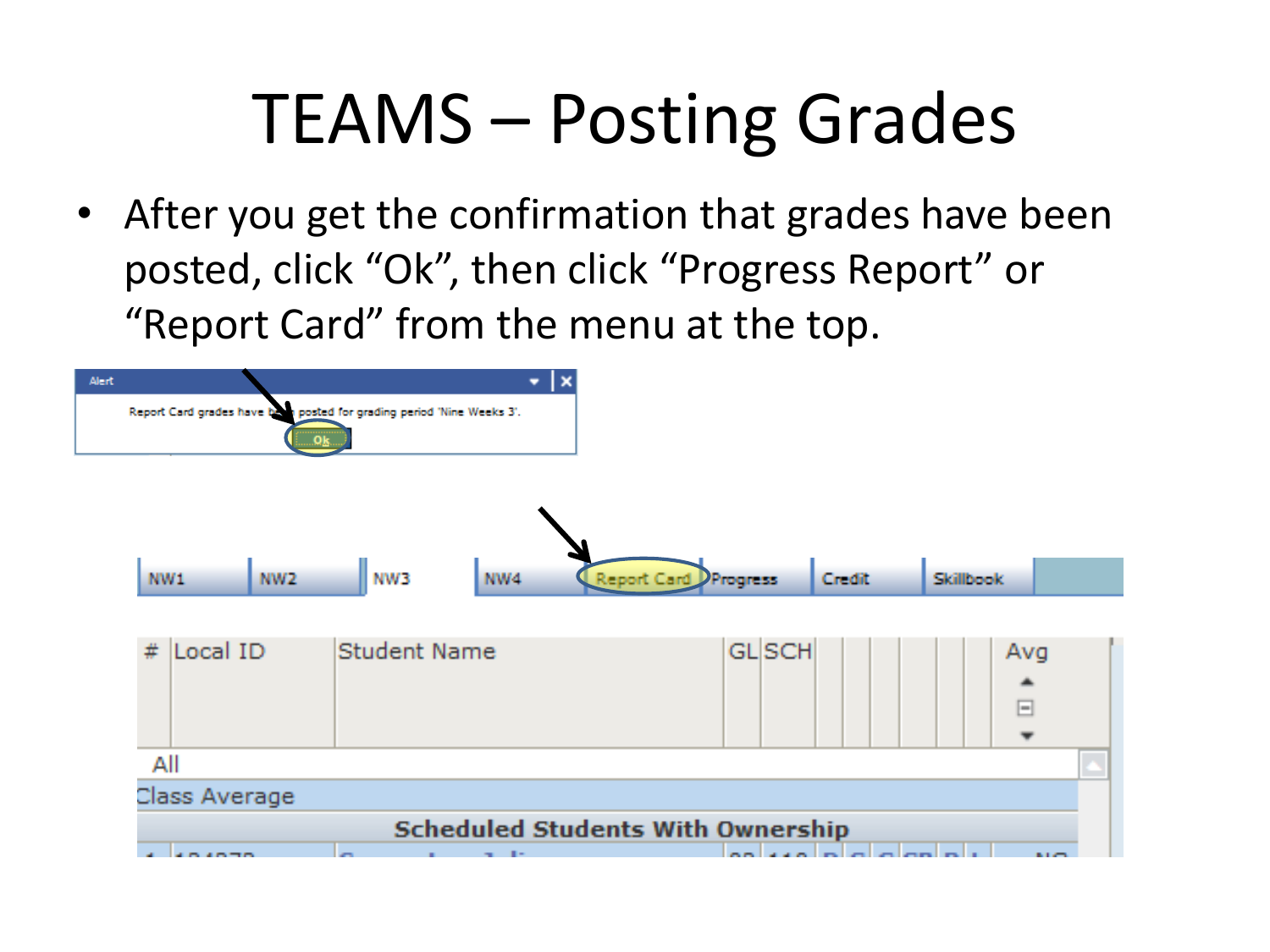# TEAMS – Comments & Conduct

• From the drop down menu at the top by 'Filter', click the down arrow, then select "Show Attendance and Comments"

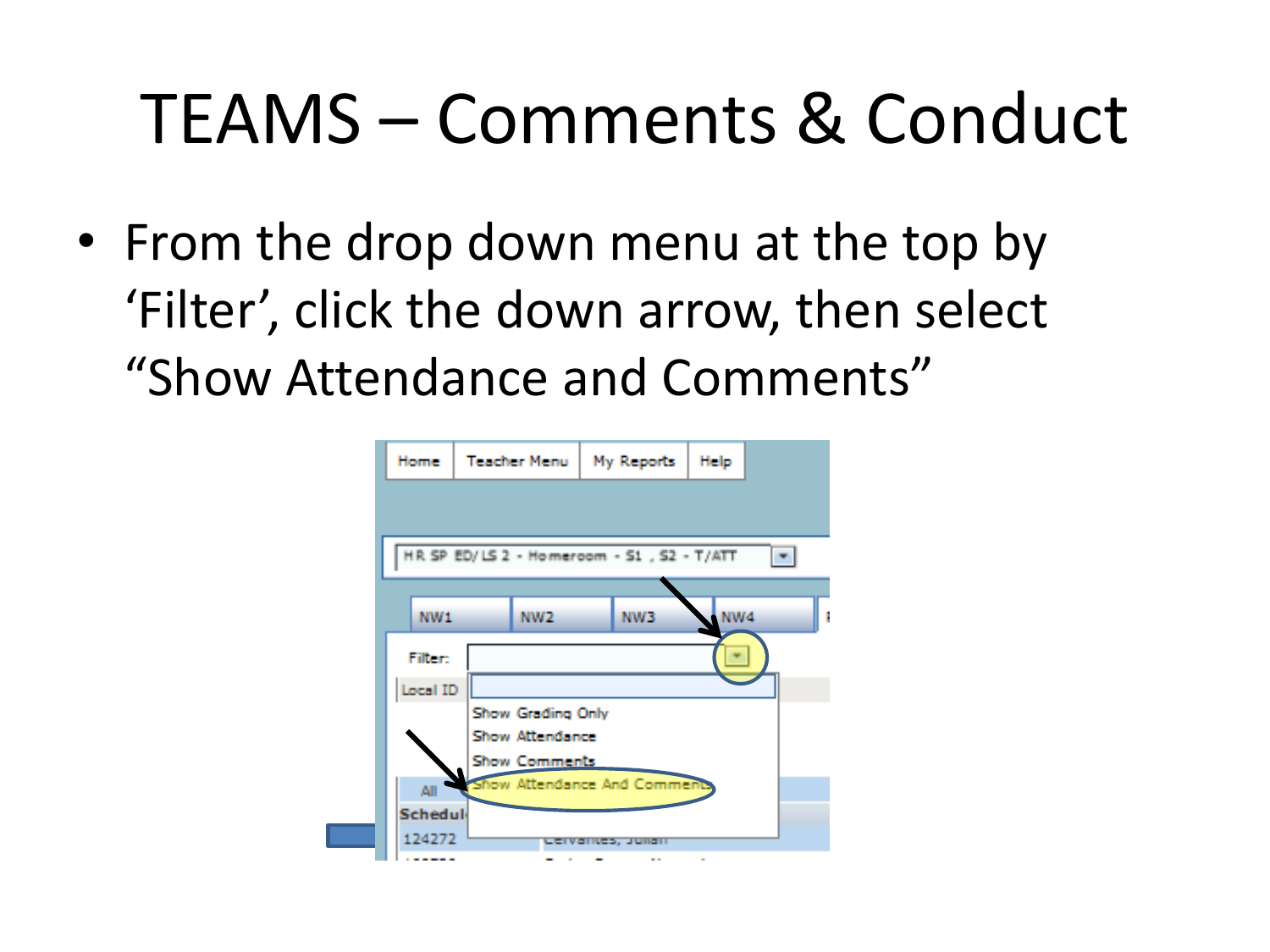## TEAMS – Entering Comments

• Click in the box under 'CM1' and then 'CM2' for each student and enter a comment for each. To view a list of comments, click "Show Values"



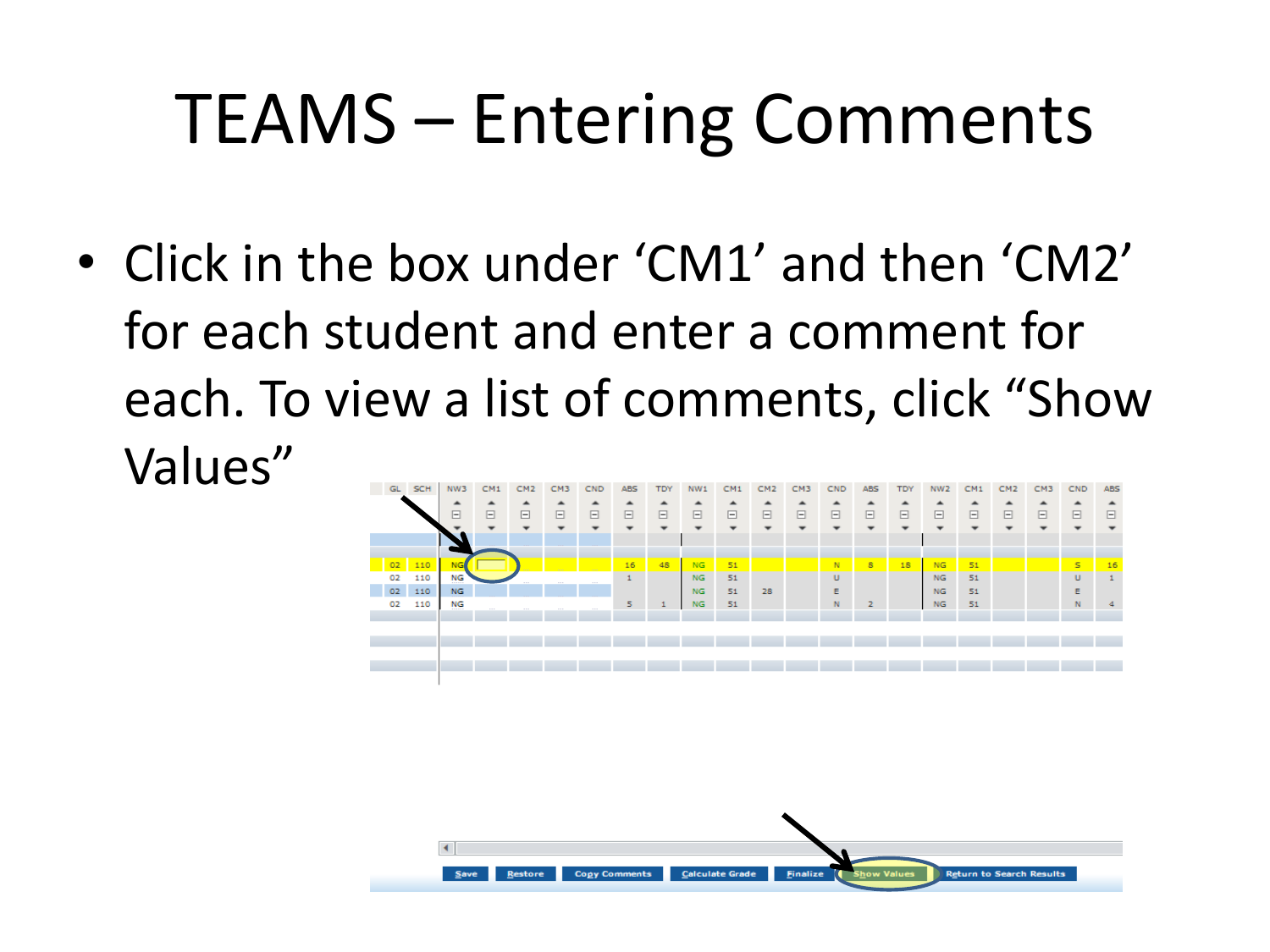### TEAMS – Entering Comments

• Comments are both in English and in Spanish. You can either type the number in, or select a comment from the list and click "Ok"

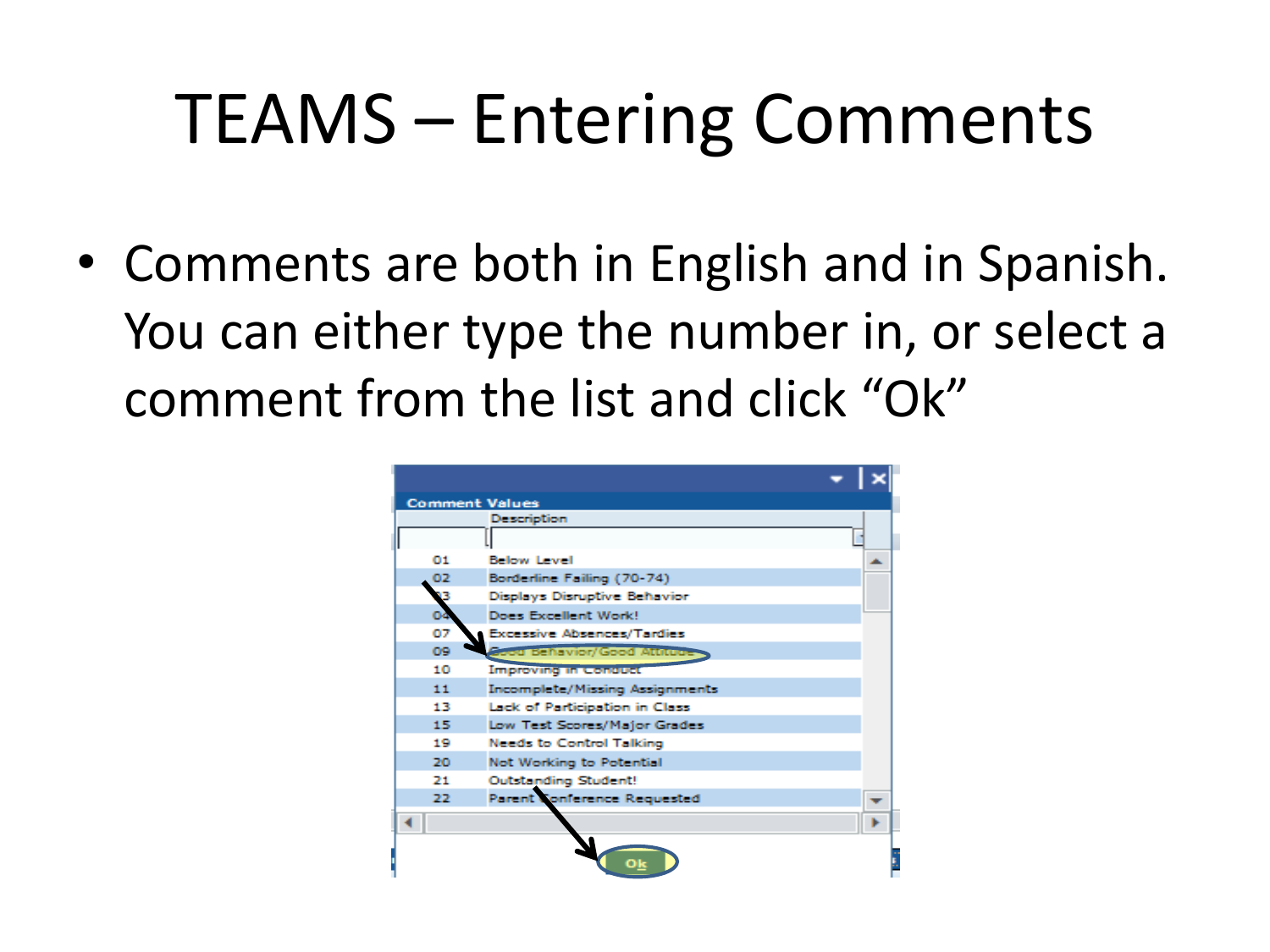# TEAMS – Entering Conduct

- In the 'CND' row for each student, enter a conduct letter.
- E Excellent
- S Satisfactory
- N Needs Improvement
- U Unsatisfactory

| Card | Progress                 | <b>Credit</b>      |                    | <b>Skillbook</b> |                |              |              |   |
|------|--------------------------|--------------------|--------------------|------------------|----------------|--------------|--------------|---|
|      | You have unsaved changes |                    |                    |                  |                |              |              |   |
| SCH  | NW3                      | CM1                | CM <sub>2</sub>    | CM3              | CND            | <b>ABS</b>   | <b>TDY</b>   | N |
|      |                          |                    |                    |                  |                |              |              |   |
|      | F                        | F                  | F                  | F                | F              | H            | ⊟            |   |
|      |                          |                    |                    |                  |                |              |              |   |
|      |                          |                    |                    |                  |                |              |              |   |
|      |                          |                    |                    |                  |                |              |              |   |
| 110  | NG.                      | 51                 | 28                 |                  | N<br>-         | 16           | 48           |   |
| 110  | NG.<br><b>COLOR</b>      | 51<br><b>COLOR</b> | 24<br><b>COLOR</b> | 1000             | U              | $\mathbf{1}$ |              |   |
| 110  | NG.                      | 51                 | 21                 |                  | Ė              |              |              |   |
| 110  | NG<br>an an a            | 51<br>11111        | 28<br><b>COLOR</b> | 100              | N<br>$\sim 10$ | 5            | $\mathbf{1}$ |   |
|      |                          |                    |                    |                  |                |              |              |   |
|      |                          |                    |                    |                  |                |              |              |   |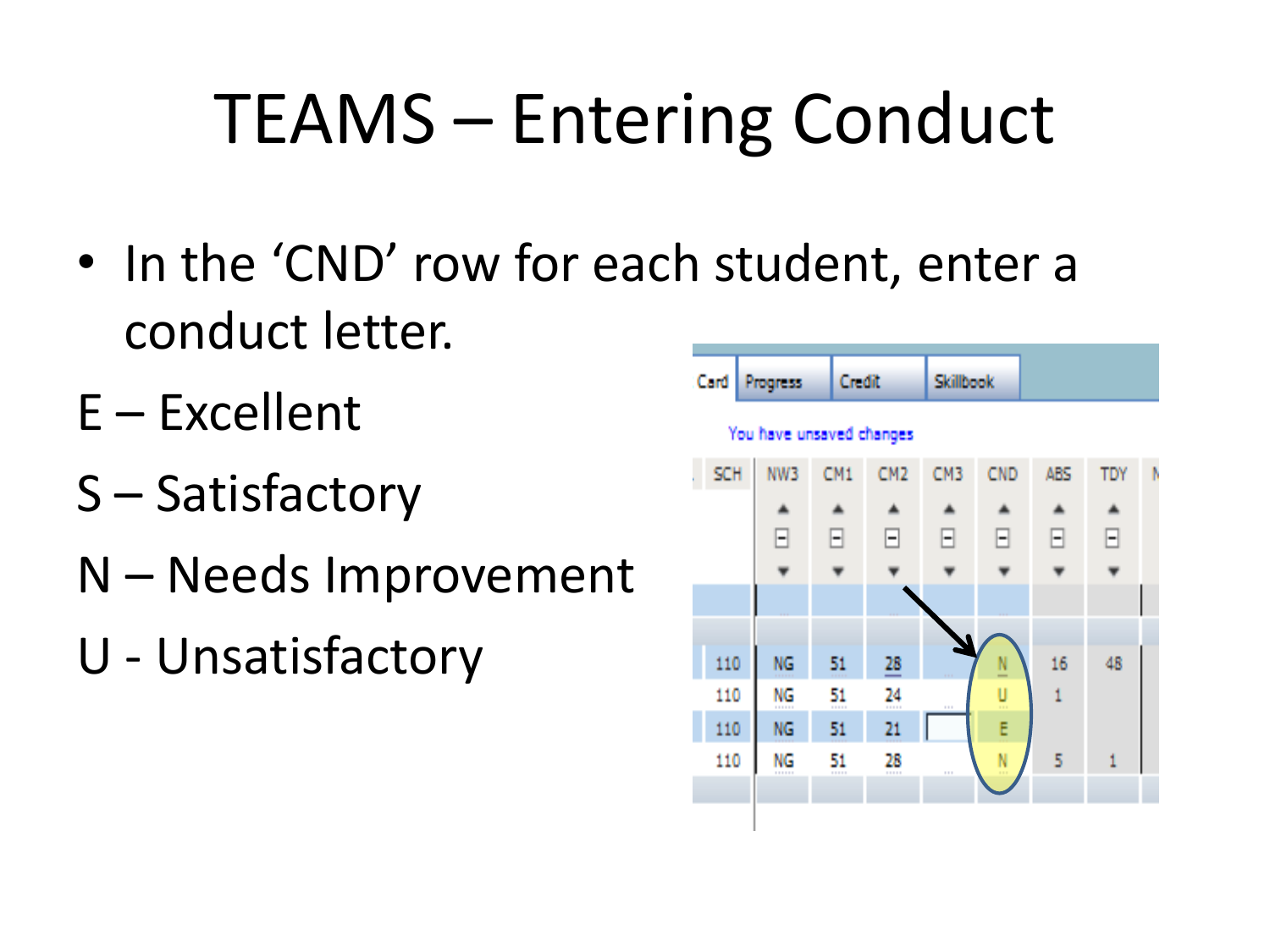- Once all grades, comments, and conduct are completed, your registrar will print and give you draft copies to look over and make corrections.
- You will need to make corrections in TEAMS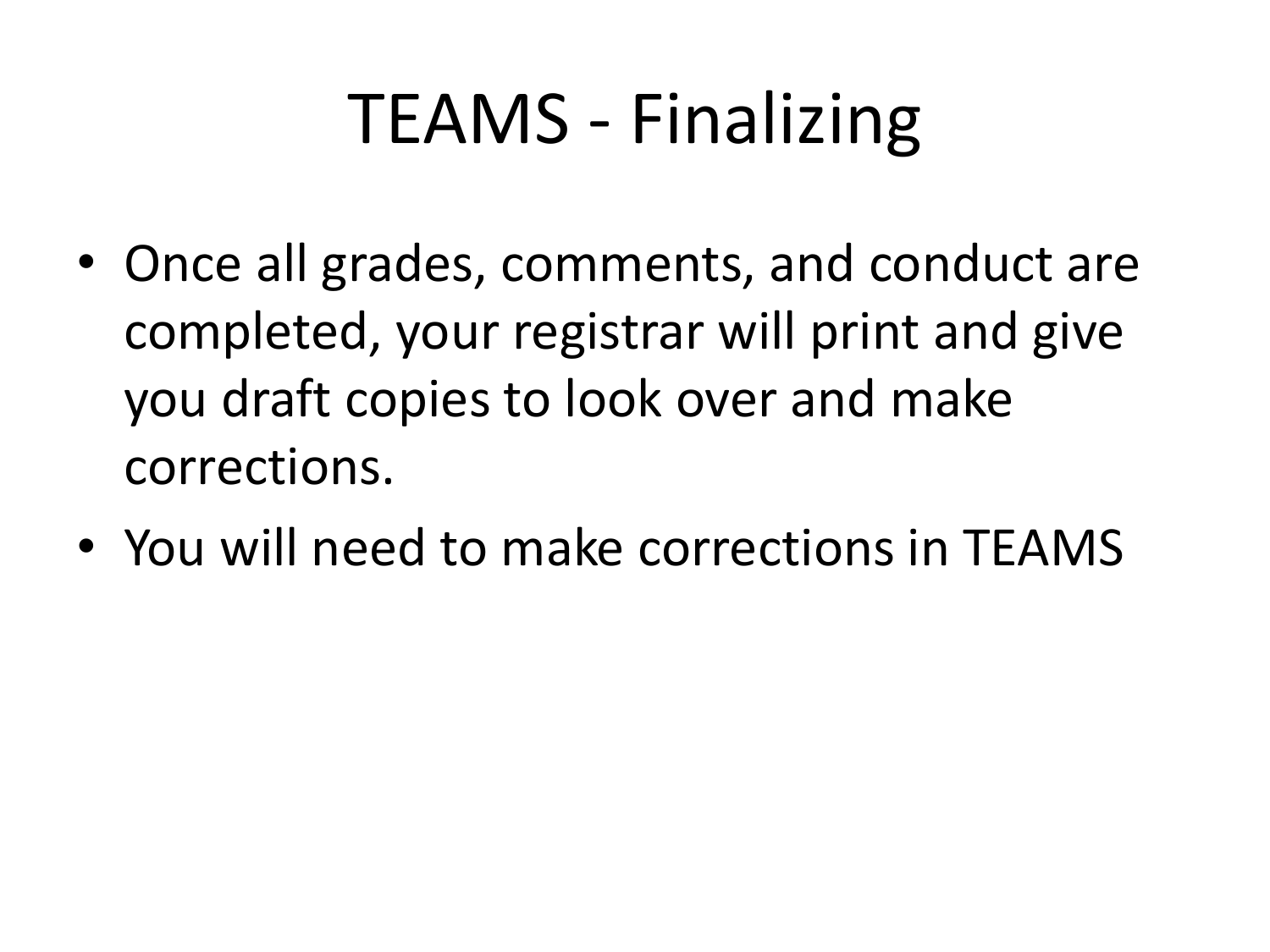• Once all corrections have been made, you are ready to finalize. Login, then select "Enter Classroom Grading"

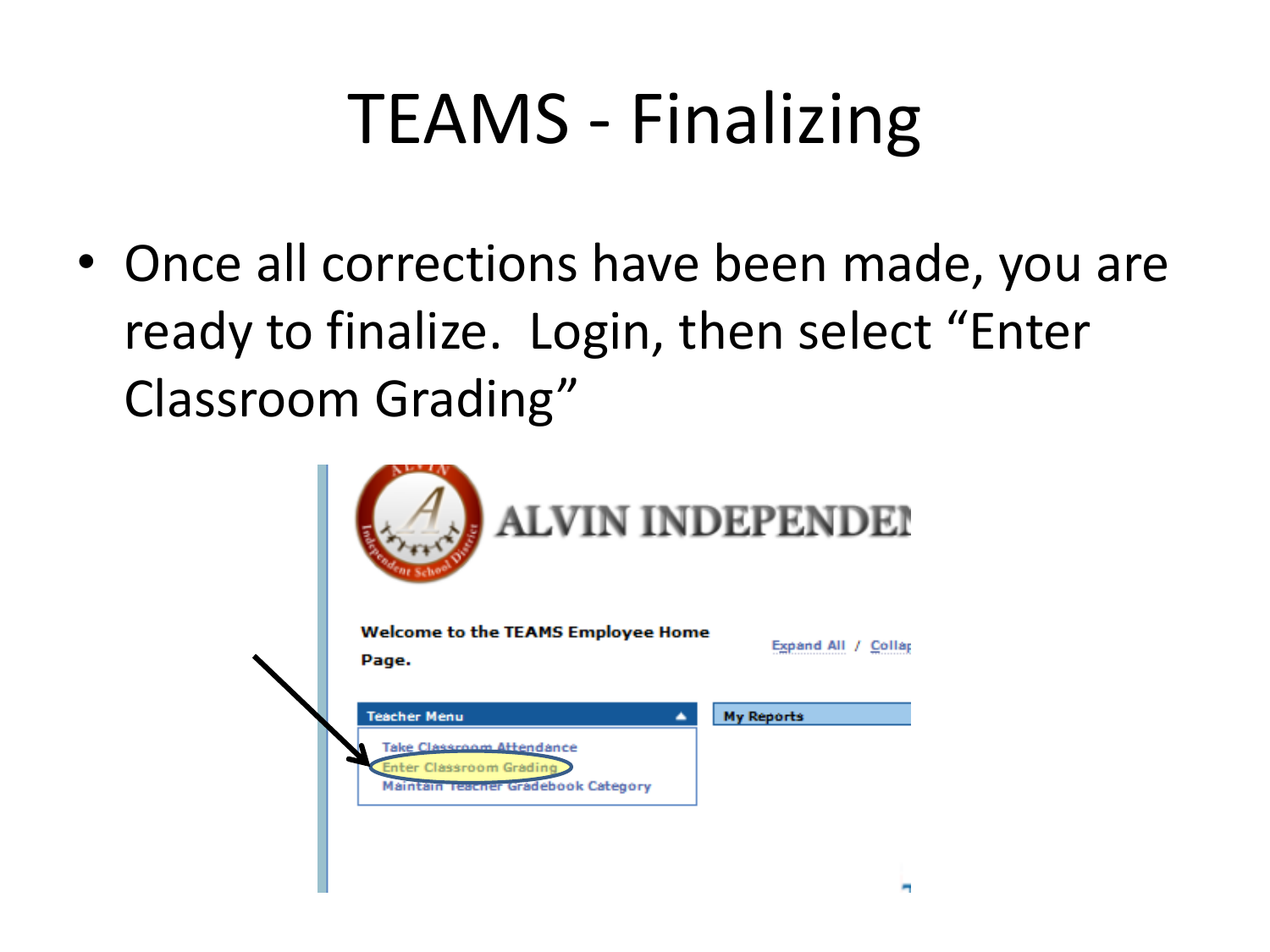• Double click the class you want to finalize, then select "Progress Report" or "Report Card" from the menu at the top.

|                                            | https://teamsapp.alvinisd.net/ - Section Report Card Grades - - Windows Internet Explor |                         |               |           |
|--------------------------------------------|-----------------------------------------------------------------------------------------|-------------------------|---------------|-----------|
| <b>Teacher Menu</b><br>Home                | My Reports<br>Help                                                                      |                         |               |           |
| HR SP ED/LS 2 - Homeroom - S1 , S2 - T/ATT |                                                                                         |                         |               |           |
| NW1<br>NW <sub>2</sub>                     | NW3<br>NW4                                                                              | Report Card<br>Progress | <b>Credit</b> | Skillbook |
| Local ID<br>丑                              | <b>Student Name</b>                                                                     | <b>GL</b> SCH           |               | Avg<br>⊟  |
| All                                        |                                                                                         |                         |               |           |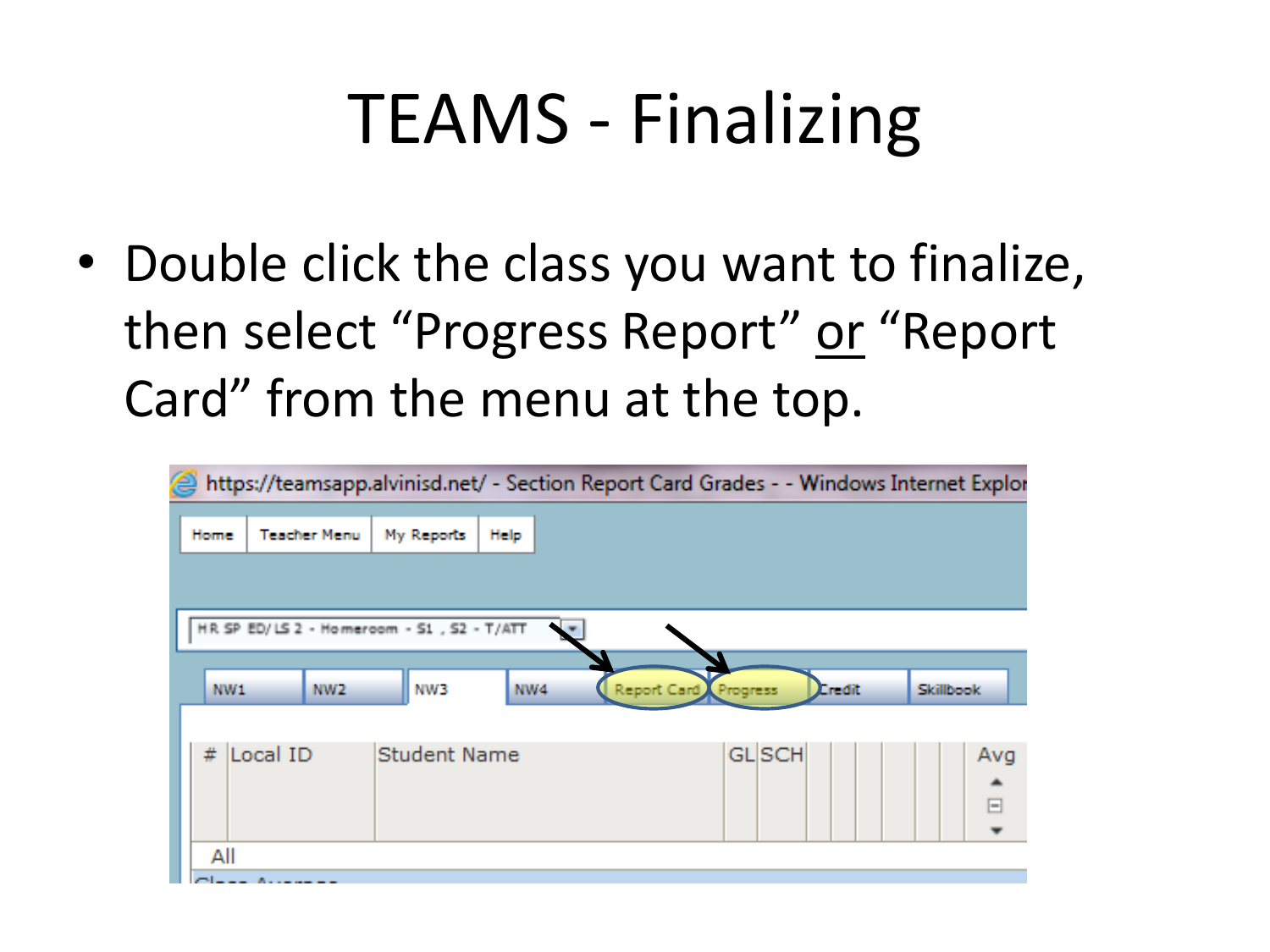• Click "Finalize" at the bottom, then click "Finalize" again



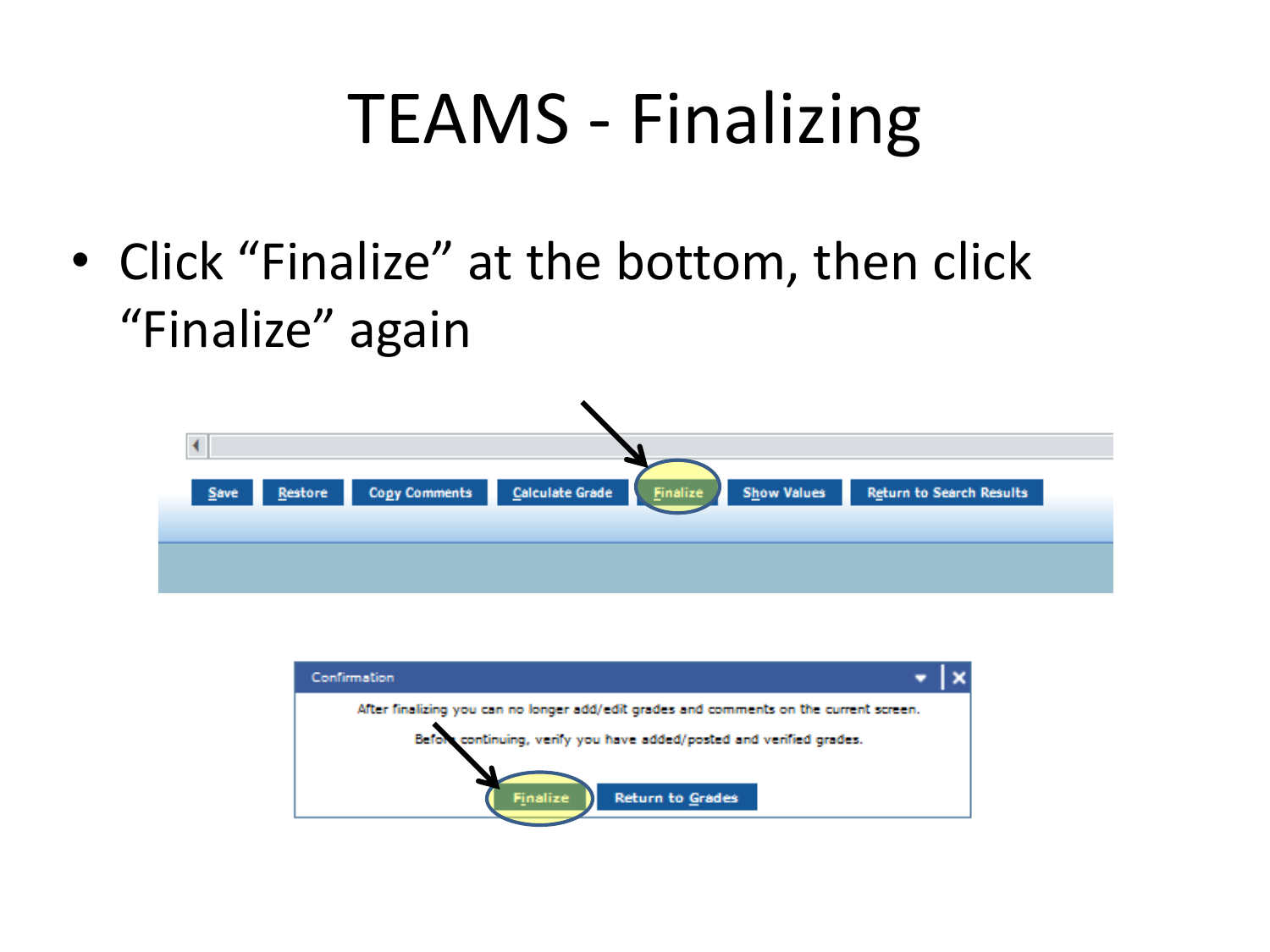• It will take you back to your class menu, and each class that has been finalized will have a "Yes" by it

| Home                   | <b>Teacher Menu</b>        | My Reports                      | Help                      |
|------------------------|----------------------------|---------------------------------|---------------------------|
|                        |                            |                                 |                           |
| Filter By: S2          |                            |                                 |                           |
|                        |                            |                                 |                           |
|                        | <b>Course Section List</b> |                                 |                           |
|                        |                            | ۰.                              |                           |
|                        |                            |                                 |                           |
|                        | <b>Course Sections</b>     |                                 |                           |
| Sort   Clear<br>Campus | Cal                        | Sorted by: (default)<br>Finalis | Description               |
|                        |                            |                                 |                           |
| 110                    |                            |                                 |                           |
| 110                    | 1<br>1                     | Yes<br>No                       | Homeroom<br>Homeroom      |
| 110                    | 1                          | No                              | Homeroom                  |
| 110                    | 1                          | No                              | Fund, of ELA              |
| 110                    | 1                          | No                              | Fund, of Math.            |
| 110                    | 1                          | No                              | Fund, of Read             |
| 110                    | 1                          | No                              | Fund, of Read             |
| 110                    | 1                          | No                              | Fund, of Read             |
| 110                    | 1                          | No                              | Fund, of Read             |
| 110                    | 1                          | No                              | Fund, of Read             |
| 110                    | 1                          | No                              | Fund, of Sci.             |
| 110                    | 1                          | No                              | Fund, of Soc St           |
|                        |                            |                                 |                           |
| <b>Select</b>          |                            | Post All to Report Card         | <b>Finalize All</b><br>E. |